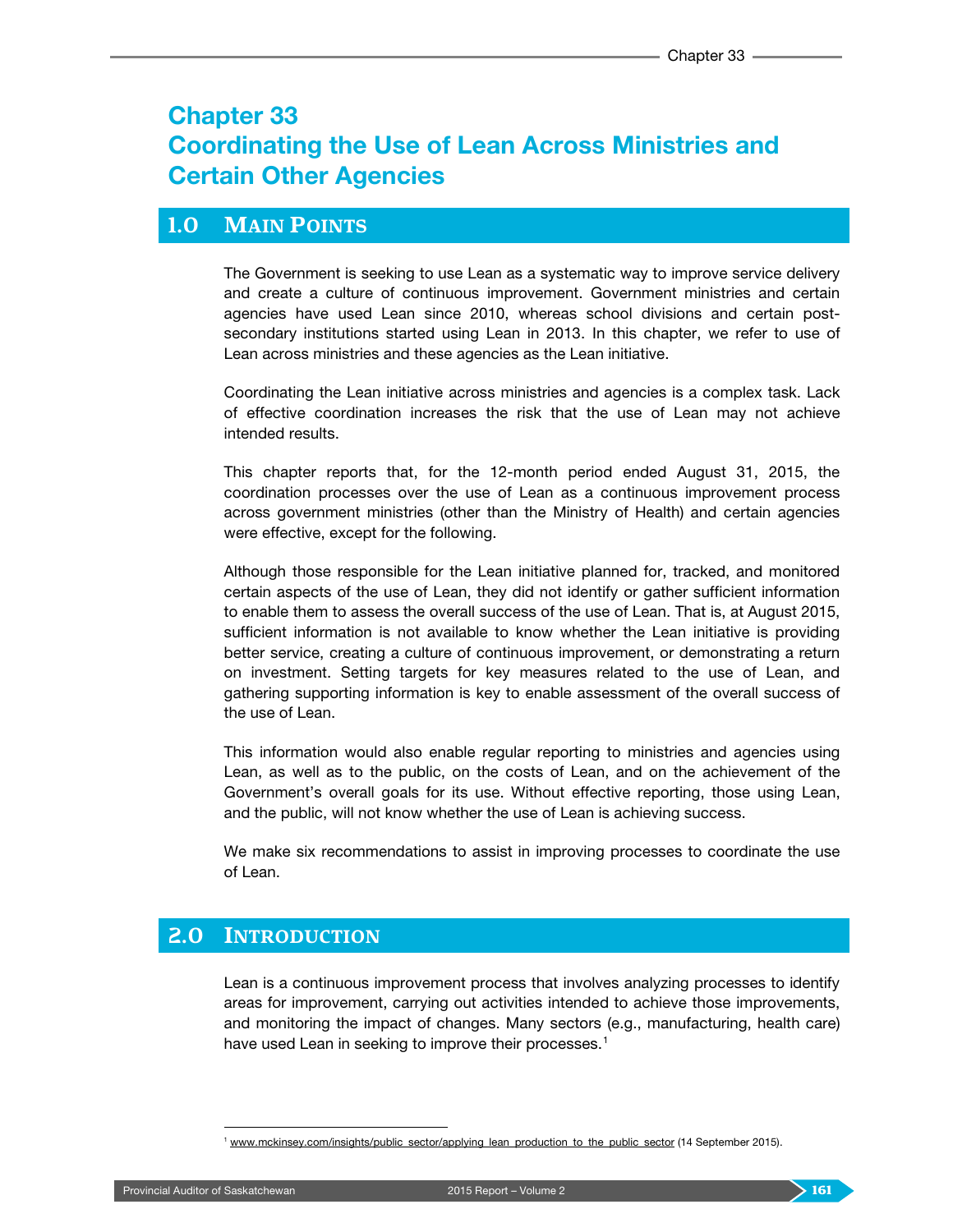Lean involves the following key features:

- У Planning and risk assessment
- Mapping activities to identify how to streamline processes and make improvements
- $\mathbf{v}$ Selecting specific work processes and streamlining them to achieve improvements and reduce waste
- Redesigning workplaces to make them safer, more organized, and more efficient
- Setting targets and monitoring the impact of changes (for example, through the use  $\mathbf{y}$ of visual systems that outline changes) $<sup>2</sup>$  $<sup>2</sup>$  $<sup>2</sup>$ </sup>

Since 2010, the Government has committed to working towards a larger Renewal Initiative in the public service (i.e., ministries and agencies). It has stated that the Renewal Initiative will help it address challenges and help ensure a "high-performing organization."[3](#page-1-1) To achieve renewal, the Government has broken down the process into six components, of which Lean is one (see Figure 1).<sup>[4](#page-1-2)</sup>



Figure 1—Components of Saskatchewan Public Service Renewal Initiative

Source: *ThinkLean* Website[, www.thinklean.gov.sk.ca/toplinks/pdfs/Renewal-and-Lean.pdf](http://www.thinklean.gov.sk.ca/toplinks/pdfs/Renewal-and-Lean.pdf) (23 September 2015).

In our *2014 Report – Volume 2*, we reported on Health Quality Council's coordination of the use of Lean in the health sector.<sup>[5](#page-1-3)</sup> This chapter reports on the coordination of Lean in ministries other than the Ministry of Health (ministries), and in other agencies including agencies in the education and advanced education sectors (agencies and sector agencies). See Exhibit 5.2 for a listing of the ministries, agencies, and sector agencies.

<span id="page-1-3"></span><span id="page-1-2"></span><span id="page-1-1"></span><span id="page-1-0"></span><sup>5</sup> [https://auditor.sk.ca/pub/publications/public\\_reports/2014/Volume\\_2/2014v2\\_34\\_Health%20Quality%20Council-LEAN.pdf](https://auditor.sk.ca/pub/publications/public_reports/2014/Volume_2/2014v2_34_Health%20Quality%20Council-LEAN.pdf) (17 September 2015).



<sup>&</sup>lt;sup>2</sup> Adapted from Lean literature, including selected references at Section 6.0.

<sup>&</sup>lt;sup>3</sup> [www.thinklean.gov.sk.ca/toplinks/lean-and-renewal/index.html](http://www.thinklean.gov.sk.ca/toplinks/lean-and-renewal/index.html) (15 September 2015).

 $4$  Ibid.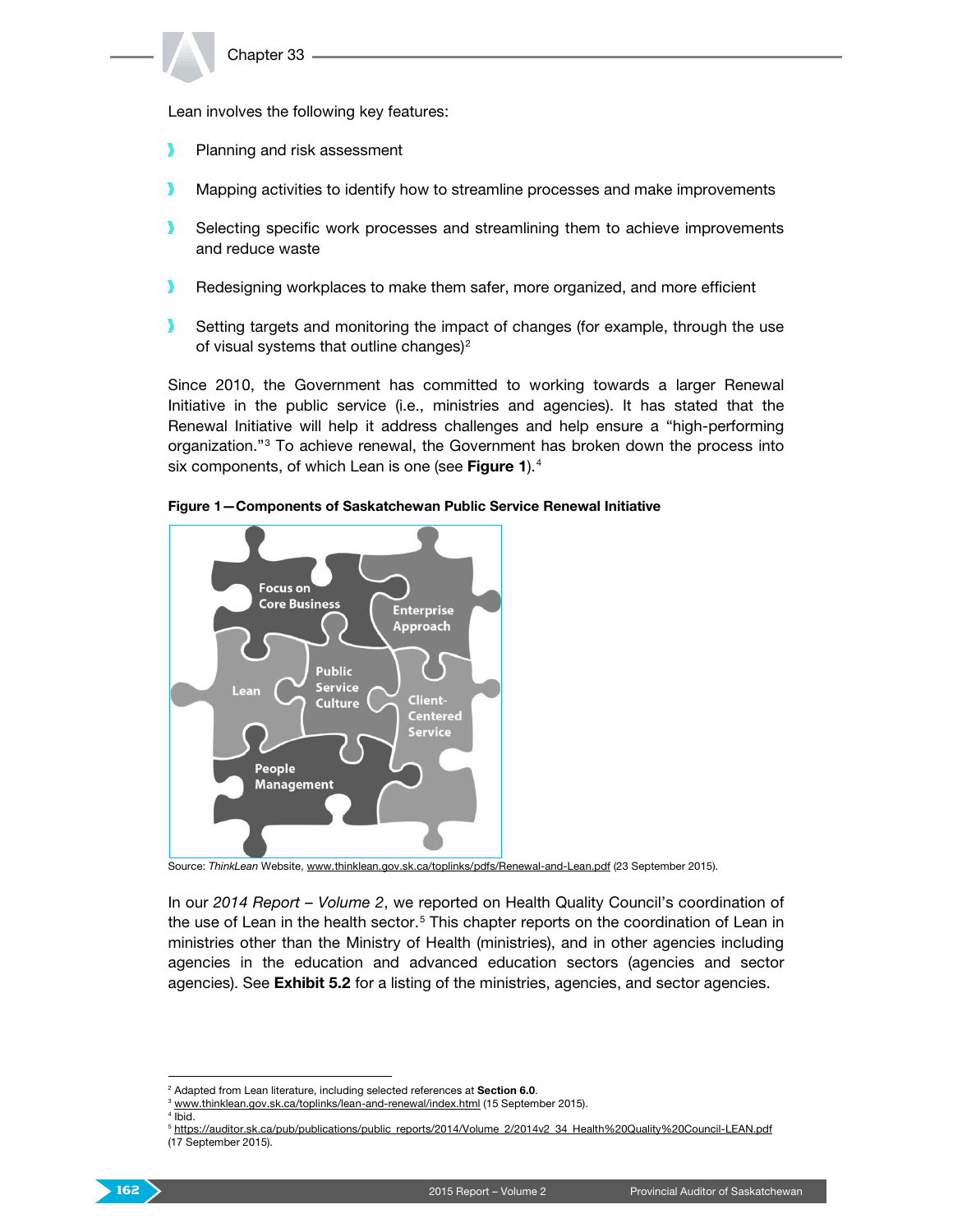### 2.1 Background

As shown in Figure 2, the Government has expanded its use of Lean across the Government over the last ten years. The Government states that it uses Lean:

- As a systematic way to improve systems and processes, streamline its work, and improve service delivery to the public $6$
- As one way to create a culture within the Government that continuously seeks to improve service delivery $<sup>7</sup>$  $<sup>7</sup>$  $<sup>7</sup>$ </sup>

#### Figure 2—Evolution of the Government of Saskatchewan's Use of Lean

In 2006, the Five Hills Regional Health Authority adopted the use of Lean. In 2008, the Ministry of Health conducted pilot projects in other regional health authorities (RHAs) and in 2009, adopted Lean for use in all RHAs and the Ministry of Health (Health).

Since 2010, the Government has adopted Lean for use in government ministries, Saskatchewan Liquor and Gaming Authority, Water Security Agency, and Saskatchewan Crop Insurance Corporation. In 2012-13, the Government expanded the use of Lean to selected school divisions and certain post-secondary institutions, and, in 2013-14, to all school divisions.<sup>[8](#page-2-2)</sup>

In 2012, Cabinet appointed a Minister Responsible for the Lean Initiative through Order in Council 285/2012. Since 2013, Cabinet has appointed a Deputy Minister to lead this initiative within ministries, agencies, and sector agencies. The Government expects deputy ministers (of ministries) and senior management of agencies and sector agencies to deploy Lean within their respective ministries, agencies, and sector agencies as a central component of the Public Service Renewal Initiative.<sup>[9,](#page-2-3)[10](#page-2-4)</sup>

Since 2014, a committee of deputy ministers (the Citizen First Committee) oversees the use of Lean in ministries, agencies, and sector agencies.

Source: Provincial Auditor Saskatchewan based on Government Lean information.

Cabinet has appointed a Minister Responsible for the Lean Initiative and a Deputy Minister Responsible for the Lean Initiative. The "Corporate Projects Group" (Projects Group), reporting to the Deputy Minister Responsible for Lean, is responsible for monitoring and reporting of Lean activities and results.

The Projects Group received 2015-16 funding of \$925,000 through the Ministry of Education.[11](#page-2-5) The Projects Group allocates 2.25 of its five full-time equivalent (FTE) positions to Lean-related activities.

The Government has undertaken a widespread implementation of Lean. Nineteen ministries and agencies use Lean, along with the following sector agencies: four postsecondary institutions in the advanced education sector, and 28 school divisions in the education sector. We surveyed these ministries, agencies, and sector agencies. Their responses indicate that at July 2015, at least 13 FTE positions within the ministries, agencies, and sector agencies were responsible for Lean-related activities at a cost of about \$1.4 million in 2014-15.[12](#page-2-6)

<span id="page-2-2"></span><span id="page-2-1"></span><span id="page-2-0"></span> $7$ Ibid.

<sup>&</sup>lt;sup>6</sup> <http://thinklean.gov.sk.ca/toplinks/faqs/index.html> (14 September 2015).

<sup>8</sup> *ThinkLean. Saskatchewan's LEAN Journey*. Undated. Source: Lean Office. <sup>9</sup> Ibid.

<sup>10</sup> <http://docs.legassembly.sk.ca/legdocs/Legislative%20Committees/CCA/Debates/140428Debates-CCA.pdf>

<span id="page-2-4"></span><span id="page-2-3"></span><sup>(14</sup> September 2015).

<sup>&</sup>lt;sup>11</sup> <http://docs.legassembly.sk.ca/legdocs/Legislative%20Committees/CCA/Debates/150331Debates-CCA.pdf>

<sup>(14</sup> September 2015).

<span id="page-2-6"></span><span id="page-2-5"></span>See Exhibit 5.1 for a description of the survey and response rates.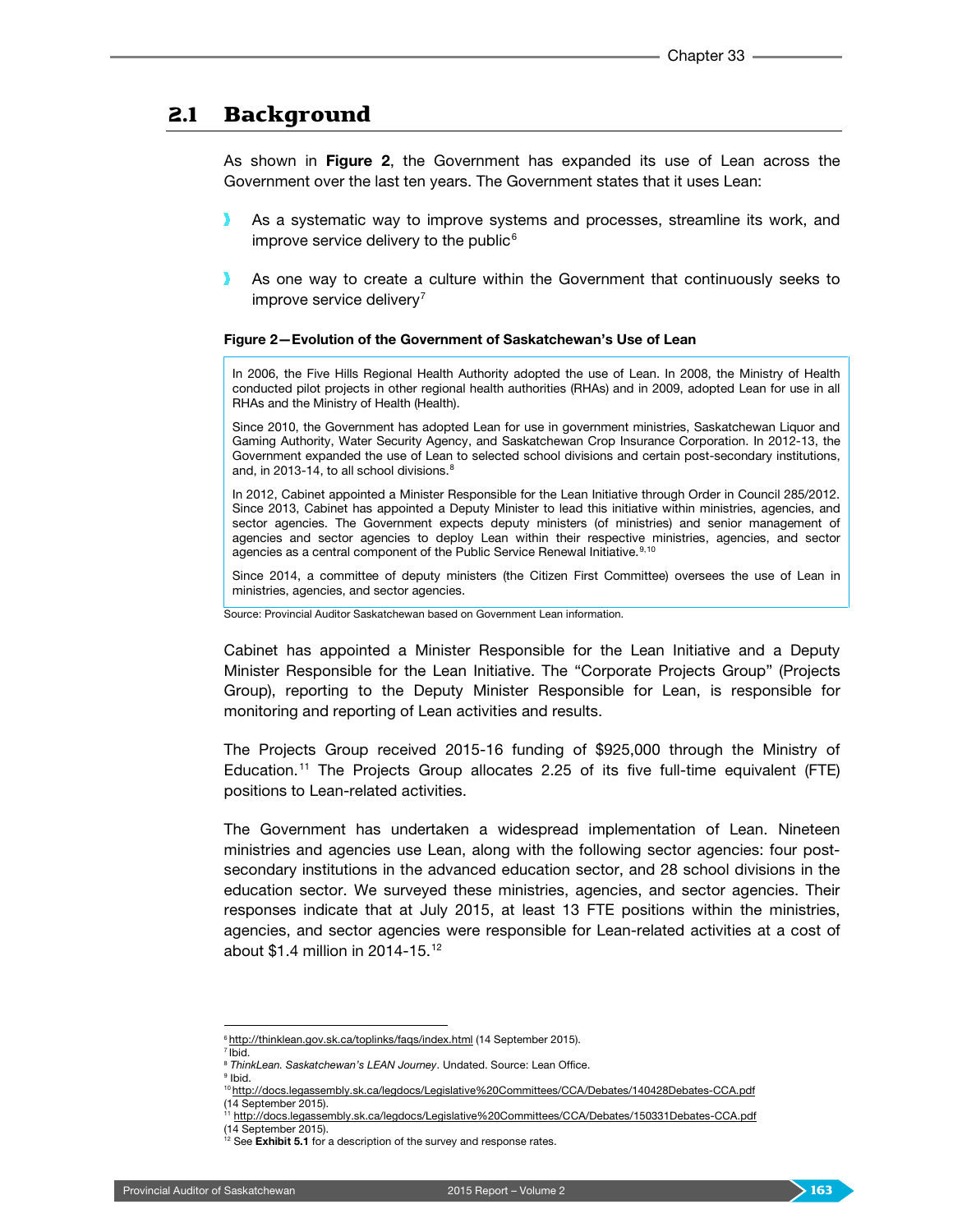

In 2014-15, about 520 individuals from these ministries, agencies, and sector agencies participated in Lean training (e.g., Lean Leader Training and Foundational Lean Training) for a total of 649 working days at a cost of \$297,500. [13](#page-3-0) Also, responses to our survey indicate that, during 2014-15, the ministries, agencies, and sector agencies listed in **Exhibit 5.2** paid about \$577,000 for consulting services to facilitate Lean events.<sup>[14](#page-3-1)</sup>

From 2010 to June 2015, the ministries, agencies, and sector agencies held a cumulative total of 846 Lean events (see Figure 3). Responses to our survey indicated that in 2014-15, 1,615 employees participated in Lean events for a total of 5,000 days of employee time spent on Lean events. Each of these events required the commitment of a team of employees for a specific amount of time depending on their role in the project. The costs associated with these events are not readily available.





Source: Projects Group records.

Coordinating Lean across the ministries, agencies, and sector agencies is a complex task. Poor coordination could result in a lack of clarity on intended results, uneven implementation, not realizing efficiencies, services not improving, and inefficient use of public resources. Lack of effective coordination increases the risk that the use of Lean may not result in a sustained culture of continuous improvement – one of the Government's purposes for its use.

### **3.0 AUDIT OBJECTIVE, SCOPE, CRITERIA, AND CONCLUSION**

The objective of this audit was to assess the effectiveness of coordination processes over the use of Lean as a continuous improvement process across government ministries (other than the Ministry of Health) and certain agencies for the 12-month period ended August 31, 2015. Exhibit 5.2 provides a listing of those ministries, agencies, and sector agencies. We did not include the Ministry of Health because the Projects Group is not responsible for coordinating Lean in the health sector.

<span id="page-3-1"></span><span id="page-3-0"></span><sup>&</sup>lt;sup>13</sup> Based on Projects Group records.

<sup>&</sup>lt;sup>14</sup> Lean events are specific types of Lean activities. For names and descriptions of Lean events, see <http://thinklean.gov.sk.ca/toplinks/faqs/index.html> (29 September 2015).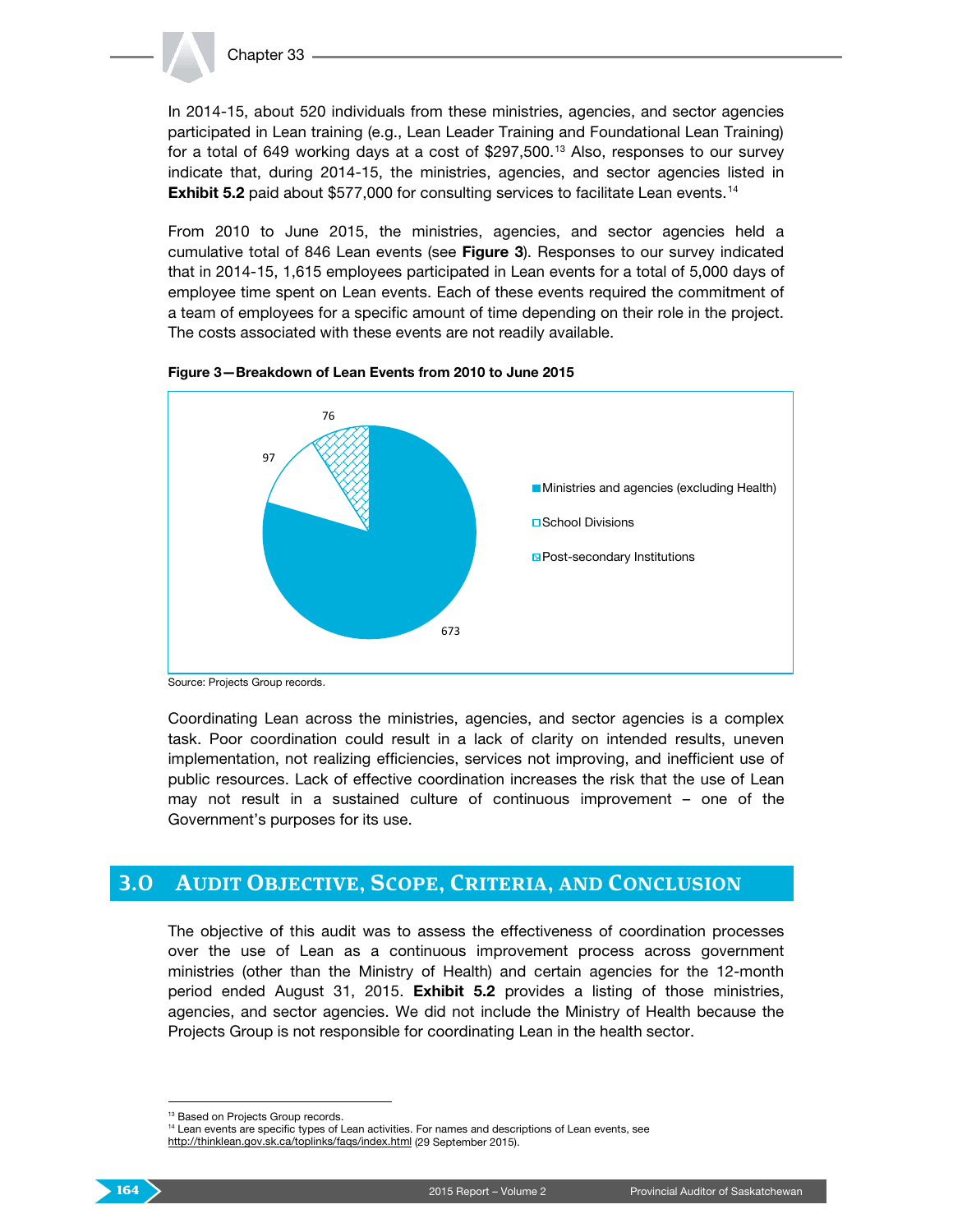To conduct this audit, we followed the standards for assurance engagements published in the *CPA Canada Handbook – Assurance*. To evaluate the Projects Group's processes, we used criteria based on our related work, reviews of literature including reports of other auditors, and consultations with management. Management agreed with the criteria (see Figure 4). Section 6.0 includes key sources for these criteria.

We examined planning documents, risk assessments, minutes, reports, correspondence, and other relevant documentation at the Projects Group. We interviewed management at the Projects Group as well as at selected ministries, agencies, and sector agencies.

We also surveyed Lean deployment champions and Lean leaders at 52 government ministries, agencies, and sector agencies involved in the Lean initiative.<sup>[15](#page-4-0)</sup> We aligned the survey questions with our criteria in Figure 4. See Exhibit 5.1 for details regarding the survey and its response rate. In analyzing the survey responses, we considered that we had surveyed only Lean deployment champions and Lean leaders. Given their role, we expected their agreement with the statements. For statements they did not strongly agree or agree with (i.e., rating either 1, 2, or 3), we attempted in our analysis to determine the reasons for respondents not expressing agreement.

#### Figure 4—Audit Criteria

#### 1. Lead deployment of Lean

- 1.1 Assign roles and responsibilities
- 1.2 Communicate clear purpose for use of Lean at the strategic level (i.e., mission)
- 1.3 Set timelines for activities and expected results
- 1.4 Develop risk management framework for use of Lean
- 1.5 Set clear reporting requirements (nature, extent, timing of information)

#### 2. Develop a strategy for use of Lean

- 2.1 Identify intended results over short, mid and long term (consistent with overall purpose) 2.2 Develop action plans (e.g., to coordinate Lean, support ministries and agencies, and mitigate risks)
- 2.3 Engage key stakeholders in planning
- 2.4 Communicate strategy to all stakeholders (e.g., ministries, agencies, staff, public and other identified stakeholders)
- 3. Support the use of Lean activities in ministries and additional agencies
	- 3.1 Provide tools and direction on use (e.g., activities, training)
	- 3.2 Supervise use to identify best practices and challenges
	- 3.3 Provide timely feedback
	- 3.4 Actively manage setbacks

#### 4. Monitor and report results achieved

- 4.1 Monitor the quality of data and information used for reporting
- 4.2 Monitor progress in achieving intended results and overall purpose
- 4.3 Report on progress (internally, publicly)

We concluded that, for the 12-month period ended August 31, 2015, the coordination processes over the use of Lean as a continuous improvement process across government ministries (other than the Ministry of Health) and certain other agencies were effective, except that the following are needed:

- Measures and targets, and supporting information, to allow assessment of the overall success of the use of Lean
- Periodic reports to ministries and agencies using Lean, as well as to the public, on the costs of Lean and the results achieved through the use of Lean

<span id="page-4-0"></span><sup>&</sup>lt;sup>15</sup> See Figure 6 for descriptions of these positions.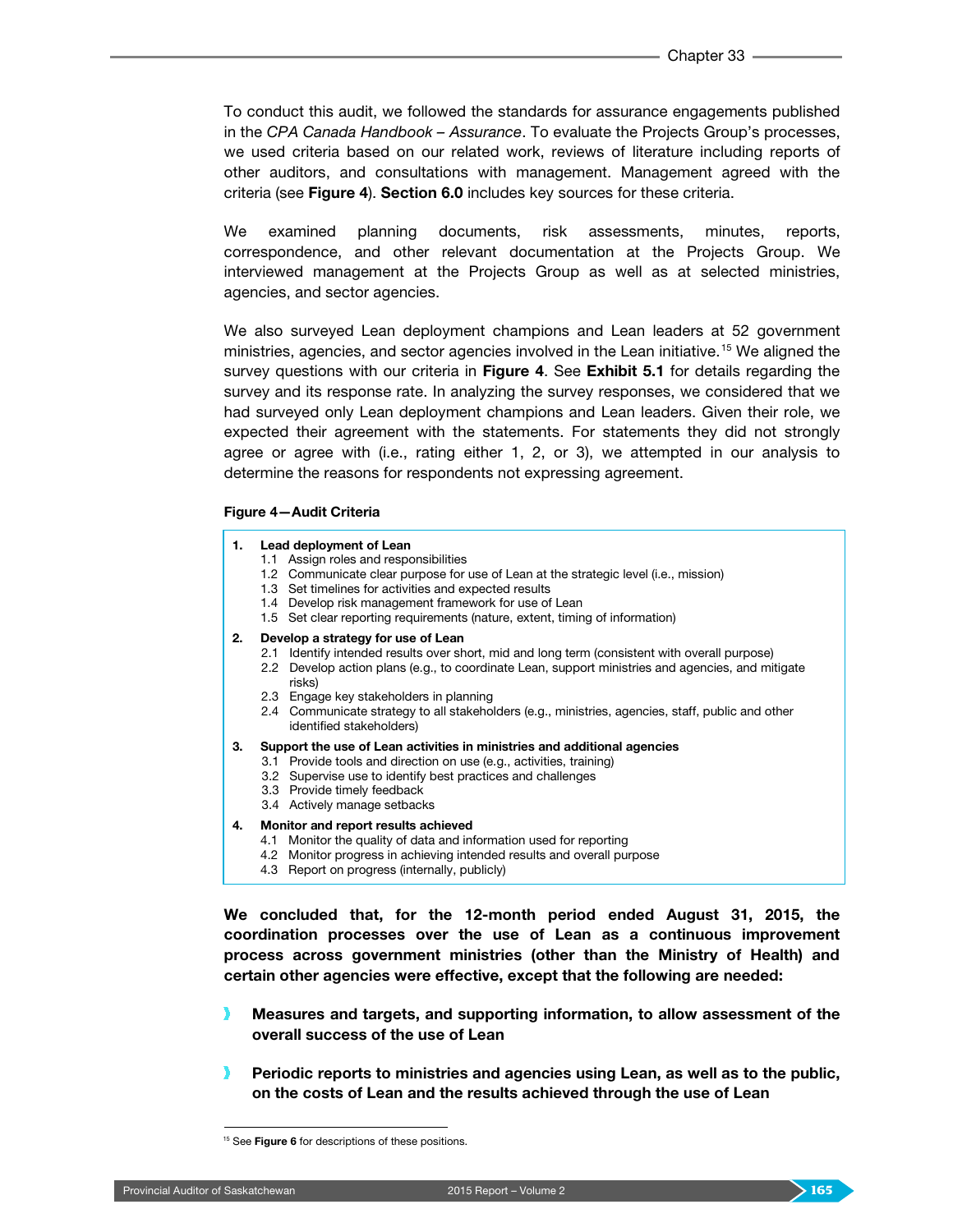- Lean training that meets assessed needs
- $\mathbf{v}$ Regular assessments of the quality and timeliness of feedback on Lean plans and events

### **4.0 KEY FINDINGS AND RECOMMENDATIONS**

## 4.1 Overall Purpose Clear

#### 4.1.1 Roles and Responsibilities Assigned

*We expected that the Projects Group would work with ministries, agencies, and sector agencies to assign and clearly communicate roles and responsibilities for the use of Lean.*

The Government's approach to Lean has certain centralized elements (i.e., the Minister and Deputy Minister Responsible for the Lean Initiative, the use of the Projects Group) as well as decentralized elements (e.g., responsibility for permanent heads of ministries and agencies—deputy ministers and presidents—to lead their own use of Lean).

We examined terms of reference, plans, reports, and communications. We found that roles and responsibilities were clear (see Figures  $5$  and  $6$ ). The Citizen First Committee set terms of reference for its involvement in Lean. The Lean deployment champions and Lean leaders also had terms of reference. The Projects Group created a document that outlined each party's roles and responsibilities relating to Lean and shared this document with each party (Figure 6).

The Projects Group is responsible for managing and coordinating the use of Lean across ministries and agencies. For post-secondary institutions and school divisions, the Projects Group worked with the ministries of Education and Advanced Education, who carried out management and coordination in their sectors.

The Projects Group is responsible to provide advice to the Citizen First Committee, the Deputy Minister to the Premier, and the Deputy Minister and Minister Responsible for Lean (see Figure 5). The Citizen First Committee is responsible for monitoring and reporting to the Deputy Minister to the Premier on the results and progress of the use of Lean. The Committee is also responsible for coordination between Lean and other renewal efforts in government.<sup>[16](#page-5-0)</sup>

Deputy ministers (of ministries) and presidents (or equivalent) of the agencies are responsible for leading Lean within their respective ministries and agencies. Senior management within the sector agencies are similarly responsible. Ministries, agencies, and sector agencies assign a Lean "leader" and Lean "deployment champion" the responsibility to support and promote the use of Lean in their respective organizations.

<span id="page-5-0"></span><sup>&</sup>lt;sup>16</sup> See Figure 1 for other components of renewal.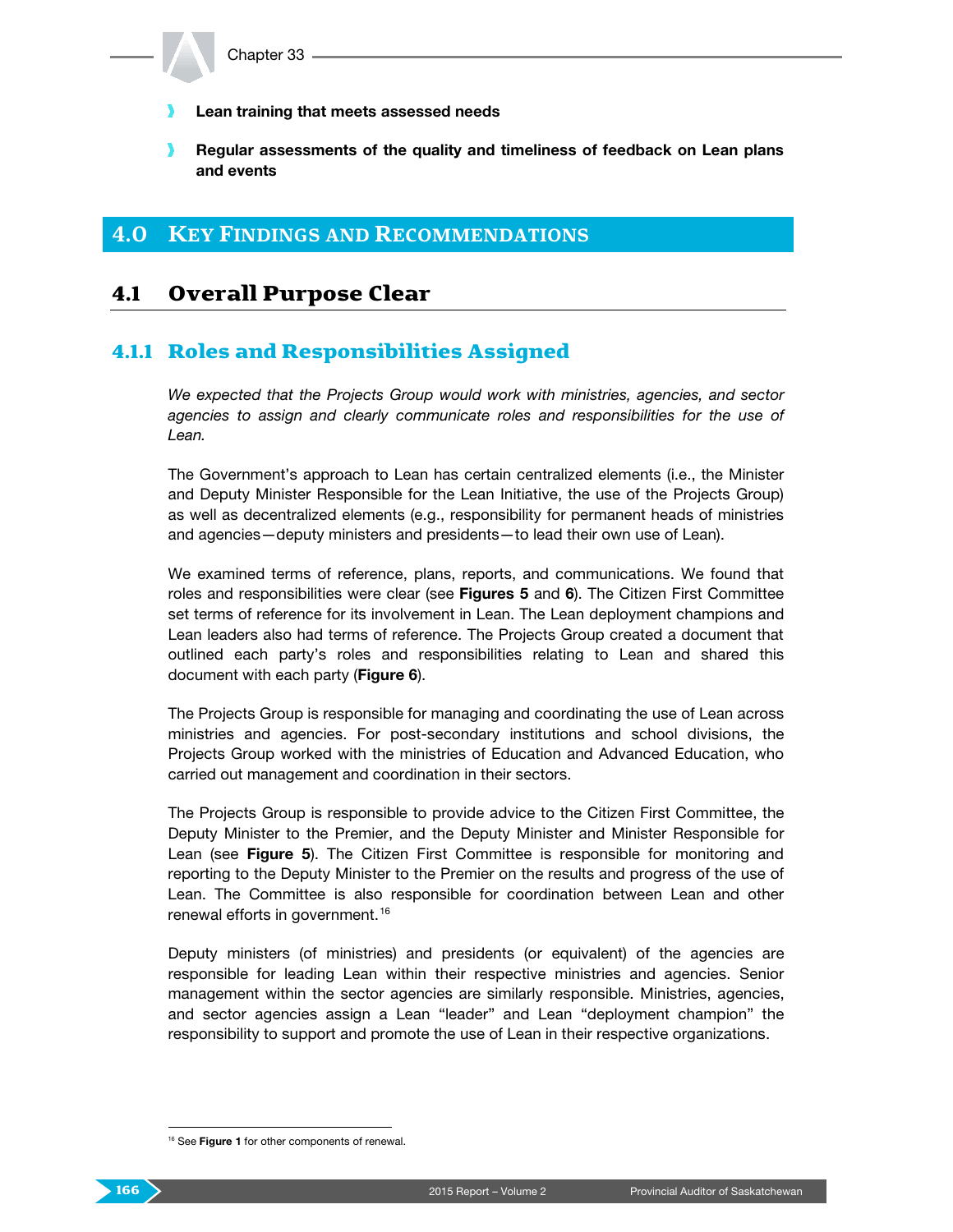



Source: Adapted from Projects Group records. See Figure 6 for roles and responsibilities.

| Figure 6-Roles and Responsibilities related to Lean |  |  |  |  |  |
|-----------------------------------------------------|--|--|--|--|--|
|-----------------------------------------------------|--|--|--|--|--|

|                                                       | <b>Roles &amp; Responsibilities</b>                                                                                                                                                                                                                                                                                                                                                                                       |
|-------------------------------------------------------|---------------------------------------------------------------------------------------------------------------------------------------------------------------------------------------------------------------------------------------------------------------------------------------------------------------------------------------------------------------------------------------------------------------------------|
| <b>Premier</b>                                        | Endorses Lean as the service improvement and efficiency tool for<br>government<br>Supports and champions Lean in executive government and the Health,<br>Education and Advanced Education sectors                                                                                                                                                                                                                         |
| <b>Ministers</b>                                      | Responsible for driving Lean within their ministries as well as the Health,<br>y<br>Education and Advanced Education sectors<br>Represent government's voice on Lean within the ministry<br>D                                                                                                                                                                                                                             |
| <b>Minister Responsible</b><br>for Lean               | ,<br>Spokesperson and champion for the Lean initiative in the House, Cabinet<br>and the public<br>Represents government's voice on Lean within ministries; the Health,<br>,<br>Education and Advanced Education sectors; and the public                                                                                                                                                                                   |
| Deputy Minister to the<br>Premier                     | Member of the Citizen First Committee<br>Responsible for the administration and strategic direction of Lean<br>,<br>Provides direction to Deputy Ministers and monitors performance<br>Supports and reports progress to the Premier                                                                                                                                                                                       |
| <b>Deputy Minister</b><br><b>Responsible for Lean</b> | ,<br>Co-chair of the Citizen First Committee<br>Responsible for the Corporate Projects Group<br>Supports the Lean initiative in executive government and the Health,<br>,<br>Education and Advanced Education sectors<br>Reports to the Deputy Minister to the Premier and the Minister Responsible<br>for Lean                                                                                                           |
| <b>Citizen First</b><br>Committee                     | Oversees the Lean initiative within ministries and the Health, Education and<br>,<br><b>Advanced Education sectors</b><br>Provides advice and guidance to the Deputy Minister to the Premier, the<br>э<br>Deputy Minister Responsible for Lean and Deputy Ministers<br>Co-chaired by two Deputy Ministers, one of whom is the Deputy Minister<br>,<br>Responsible for Lean. Reports to the Deputy Minister to the Premier |
| <b>Corporate Projects</b><br>Group                    | У<br>Manages the Lean initiative. Advises the Citizen First Committee, the<br>Deputy Minister to the Premier, and the Deputy Minister and Minister<br>Responsible for Lean<br>Reports to the Deputy Minister Responsible for Lean and the Citizen First<br>Committee                                                                                                                                                      |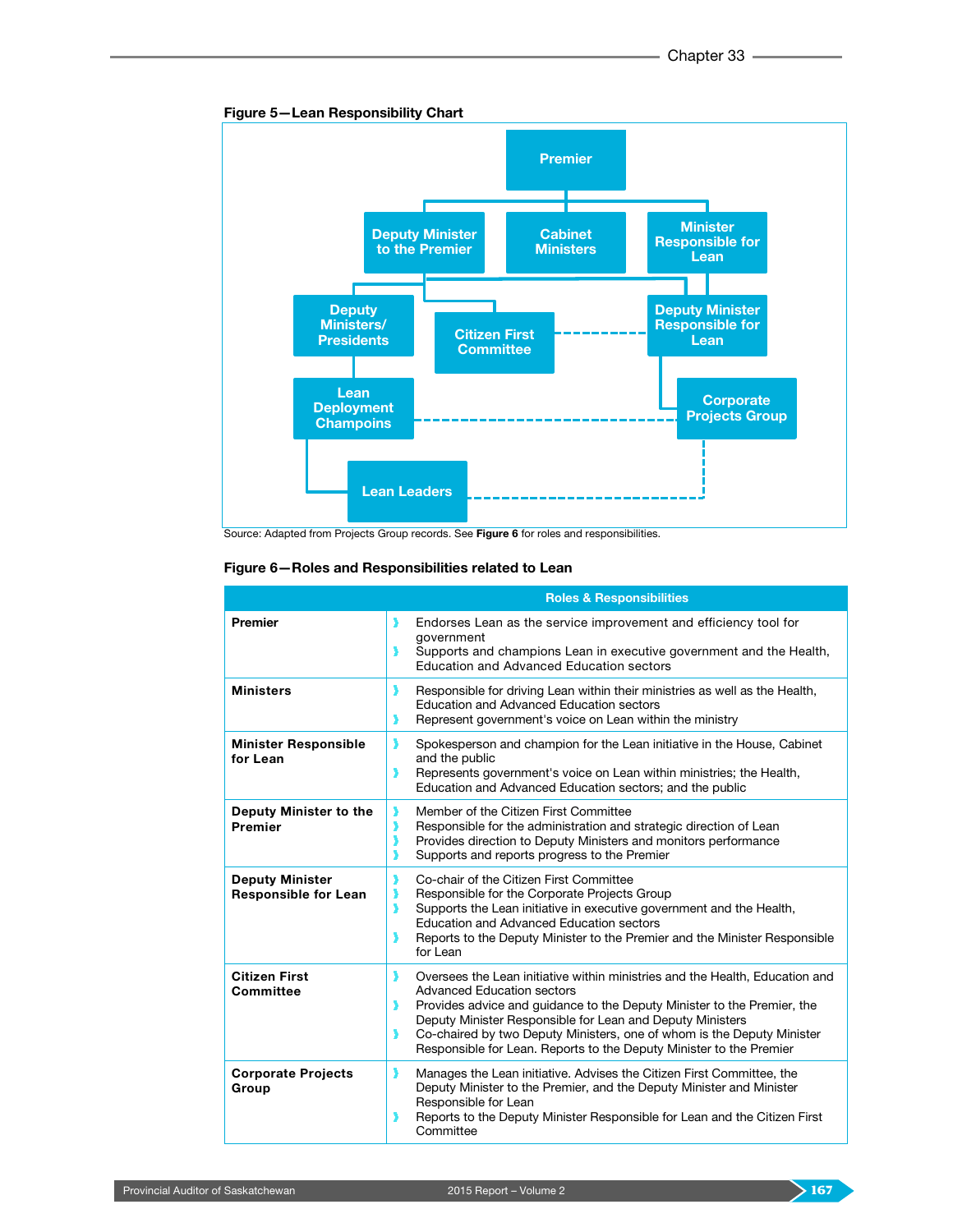|                                              | <b>Roles &amp; Responsibilities</b>                                                                                                                                               |  |  |
|----------------------------------------------|-----------------------------------------------------------------------------------------------------------------------------------------------------------------------------------|--|--|
| <b>Deputy</b><br><b>Ministers/Presidents</b> | Responsible for driving and leading Lean within their ministries, agencies,<br>and sector agencies<br>Report to the Deputy Minister to the Premier and their respective ministers |  |  |
| <b>Lean Deployment</b><br><b>Champions</b>   | Executive champions of Lean<br>Report to their Deputy Minister/President                                                                                                          |  |  |
| <b>Lean Leaders</b>                          | Subject matter experts who facilitate various Lean projects<br>Report to their Lean Deployment Champion                                                                           |  |  |

Source: Adapted from Projects Group records.

As shown in Figure 7, nearly all of the Lean deployment champions and Lean leaders at ministries and agencies, and at sector agencies (post-secondary institutions and school divisions) indicated in their survey response that they understood their roles and responsibilities related to Lean.



#### Figure 7—Survey Responses

Source: Compiled from Provincial Auditor of Saskatchewan Survey Results (September 2015).

### 4.1.2 Clear Purpose Communicated for the Use of Lean

*We expected the Projects Group to communicate clearly the purpose for the use of Lean at the strategic level (i.e., mission) to make all ministries, agencies, sector agencies, employees, and the public aware of the reasons for using Lean throughout government.*

When the Government expanded the use of Lean in June 2010, it stated the objectives for the use of Lean were to focus on improving processes and procedures, streamlining delivery, and providing better services.[17](#page-7-0) The Government has also stated that it uses Lean to create a culture of continuous improvement.

The Projects Group reinforced these objectives in its communications. It did this in several ways. Through the public *ThinkLean* website that it maintains, the Projects Group states that Lean is an "approach that identifies and eliminates unnecessary steps, streamlines processes for employees and ultimately improves the value for clients and customers."[18](#page-7-1) The website also describes how the Government has introduced Lean to

<span id="page-7-1"></span><span id="page-7-0"></span><sup>&</sup>lt;sup>17</sup> [www.saskatchewan.ca/government/news-and-media/2010/june/22/government-expands-lean-initiative-to-improve-services](http://www.saskatchewan.ca/government/news-and-media/2010/june/22/government-expands-lean-initiative-to-improve-services) (14 September 2015).

[www.thinklean.gov.sk.ca/toplinks/what-is-lean/index.html](http://www.thinklean.gov.sk.ca/toplinks/what-is-lean/index.html) (9 September 2015).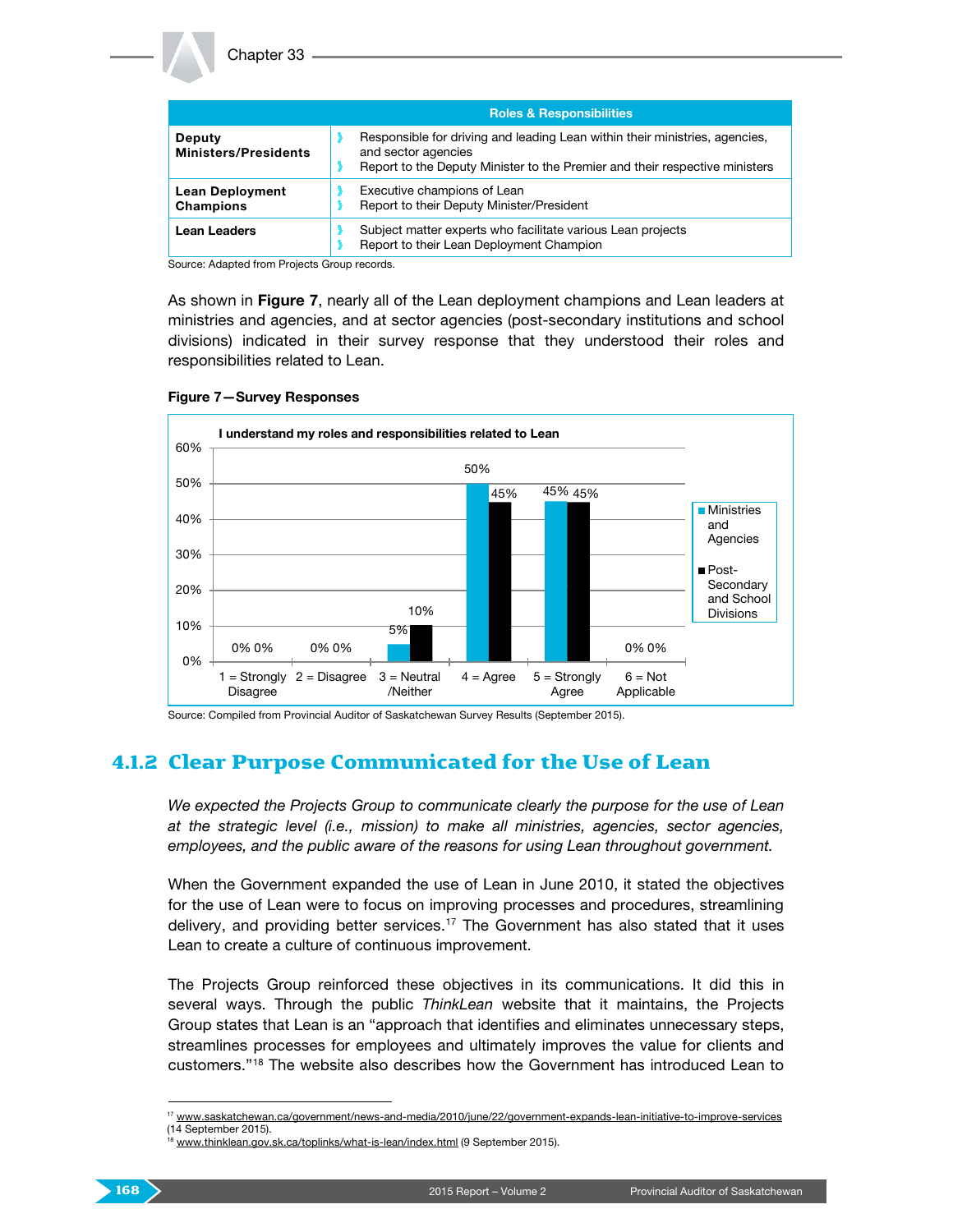create a culture of continuous improvement. In addition, we observed the Deputy Minister to the Premier clearly communicated to deputy ministers the importance and purpose of Lean for the ministries and the agencies for which they are responsible.

The Projects Group addressed how it would communicate the purpose of Lean in its communications plan. We observed that the communications plan identified key messages, audiences, and strategies for Lean communications. The Citizen First Committee approved this plan. The Projects Group shared the plan with Lean deployment champions and Lean leaders. The Projects Group also communicated the purpose of Lean to new staff at ministries during orientation. We found the orientation materials appropriately conveyed the purpose of Lean.



Figure 8—Survey Responses

Source: Compiled from Provincial Auditor of Saskatchewan Survey Results (September 2015).

As shown in Figure 8, all Lean deployment champions and Lean leaders at ministries and agencies agreed, in their response to our survey, that the purpose of Lean is clearly stated. This was consistent with our interviews with Lean leaders and Lean deployment champions. Although, 17% of Lean deployment champion and Lean leader survey respondents at sector agencies (these were school divisions) did not agree that the overall purpose for the use of Lean was clearly stated, we observed specific communication from the Ministry of Education to school divisions that reinforced the overall purpose for the use of Lean. As noted in Figure 2, implementation of Lean within all school divisions has been more recent.

### 4.1.3 Key Stakeholders Involved in Planning

*We expected that the Projects Group would include key stakeholders (e.g., ministries and agencies, the Citizens First Committee) in planning. Including key stakeholders in planning would help the Projects Group determine the activities it needed to perform to coordinate the use of Lean effectively.*

As part of its planning, the Projects Group engaged key stakeholders. We found it did this by providing its annual work plan to the Citizens First Committee for review and approval. Also, the Projects Group included Lean deployment champions in the development of its risk assessment framework (see Section 4.2.5). Engaging Lean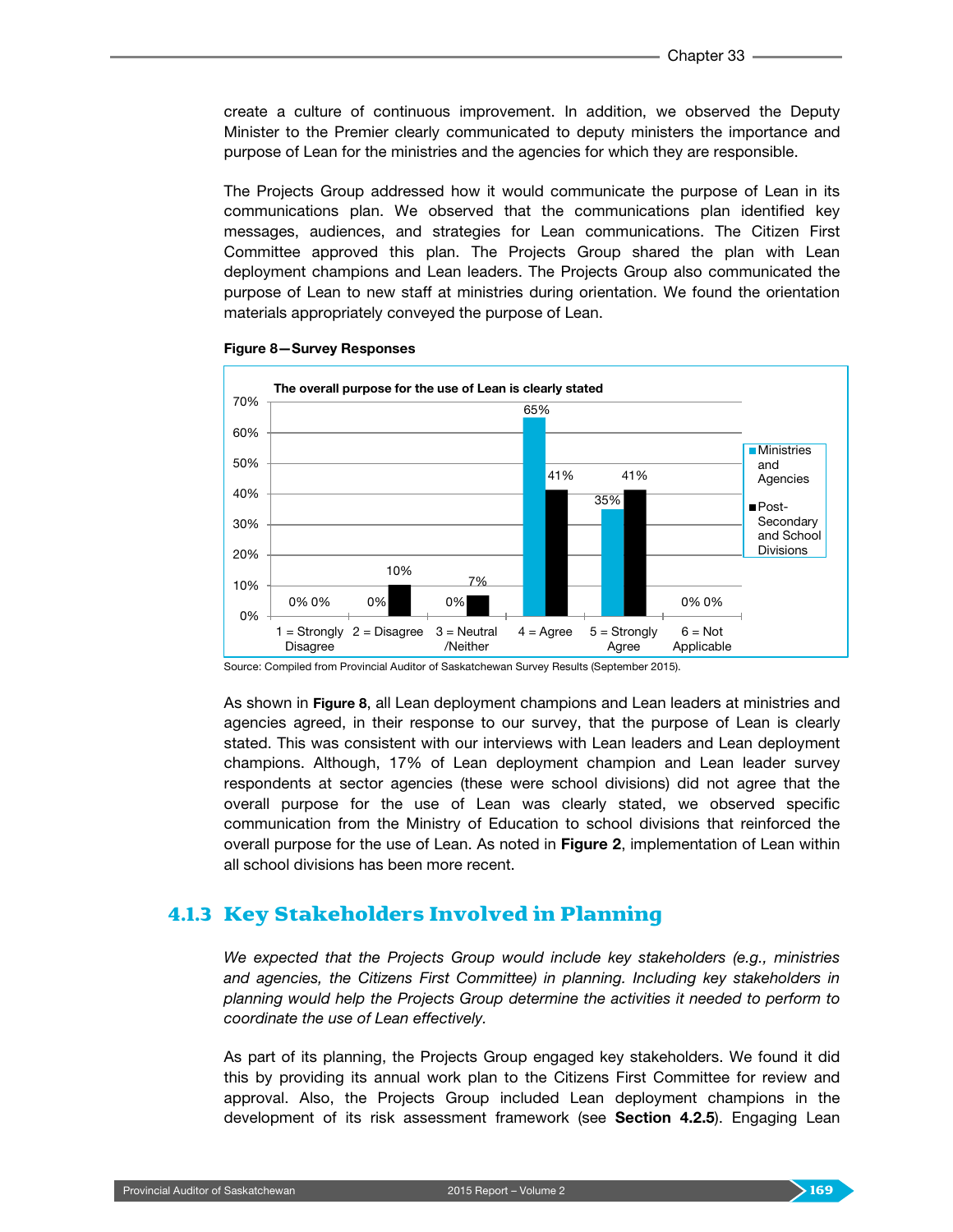#### Chapter 33

deployment champions in this process helped the Projects Group determine the activities it needed to perform to coordinate the use of Lean effectively.



#### Figure 9—Survey Responses

As shown in Figure 9, and consistent with our interviews of ministry, agency, and sector agency staff, the majority of Lean deployment champions and Lean leaders at ministries and agencies felt they had the opportunity to contribute effectively to planning their Lean participation. We noted that 10% of Lean deployment champions and Lean leaders of ministries and agencies and over one quarter of sector agencies did not agree with the statement, suggesting they did not feel sufficiently engaged. As noted in **Exhibit 5.1**, given survey respondents were Lean deployment champions and Lean leaders, we expected they would be more likely to agree with the statement.

Lack of engagement increases the risk that individuals may not participate in a meaningful way in Lean, and impede the use of Lean as a continuous improvement methodology. The Projects Group, with its consultant, identified that staff engagement was a continuing issue requiring attention. As described in Section 4.2.5, we observed that the Projects Group's risk management framework recognized the need for an engagement strategy and planned one.

## 4.2 Strategy Requires Measures, Targets, and Complete Reporting Requirements

## 4.2.1 Measures and Targets Needed for Intended Results

*We expected the Projects Group would set performance measures and related targets to enable it to determine whether the use of Lean was meeting the stated purpose of its use and related priority areas. The Projects Group would identify results that ministries, agencies, and sector agencies intended to achieve through the use of Lean. The results would be consistent with the overall purpose for Lean across Government.*



Source: Compiled from Provincial Auditor of Saskatchewan Survey Results (September 2015).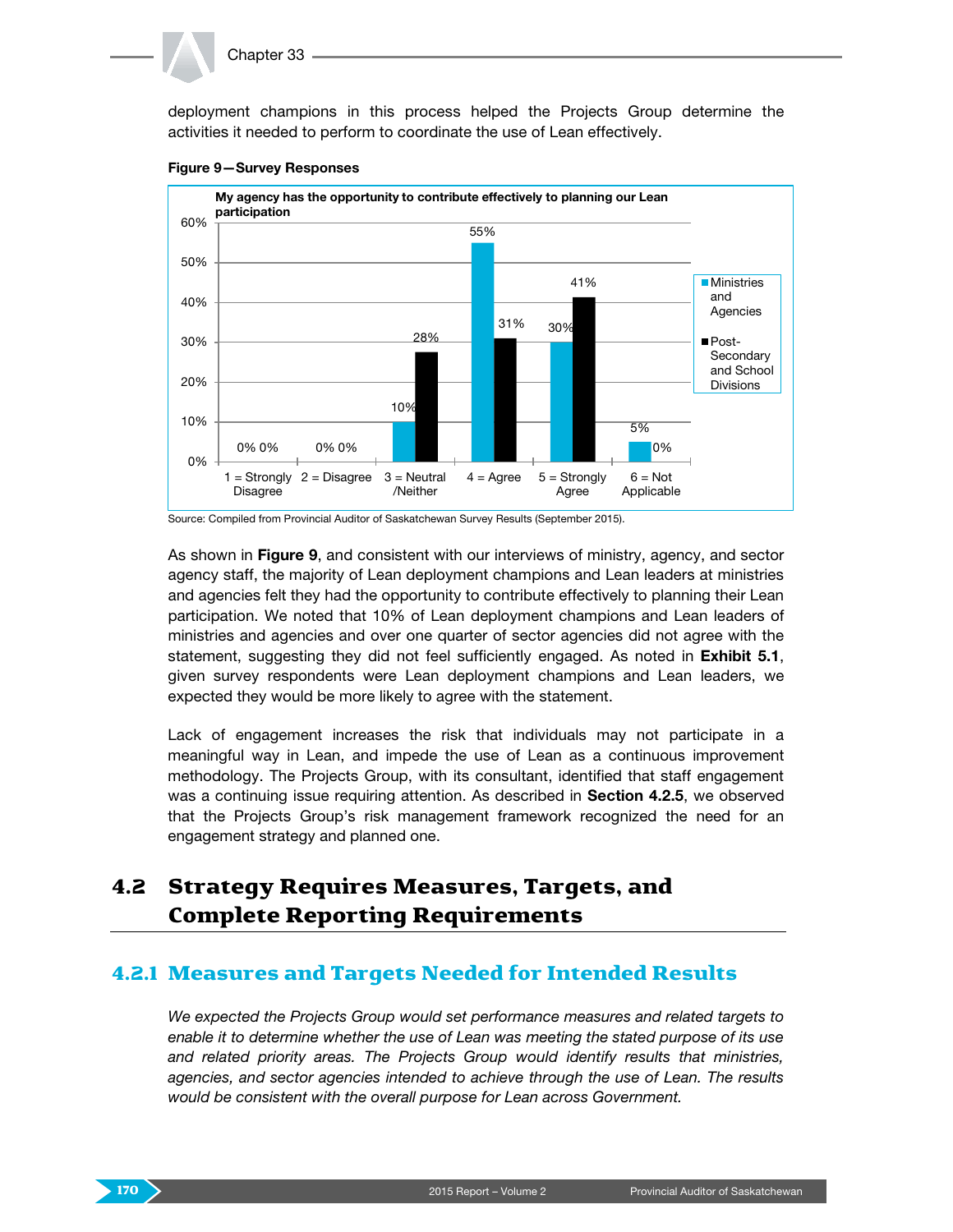In its annual work plan, the Projects Group identified the following three priorities (i.e., expected results) for the use of Lean:

- Sustain Lean implementation for 2015-16 and beyond
- Demonstrate a return on investment in Lean
- Use Lean strategically to support core business

The Projects Group included measures in its annual work plan for the results that ministries, agencies, and sector agencies are to achieve through the use of Lean. These included:

- Outcome measures such as annual and cumulative cost savings, productivity gains, and cost avoidance from the use of Lean
- Activity and output measures such as the percentage of Lean events that focused on external clients, the percentage of events that engaged external clients (e.g., citizens), status of events, and the number of continuous improvement events by year

These measures provide information on certain aspects of Lean use. For example, measures such as the number of events, and whether these produced gains (e.g., cost savings) over time, are used to inform the Projects Group whether Lean implementation was being sustained. The Projects Group assessed whether the ministries, agencies, and sector agencies were using Lean strategically to support core businesses.

The measures are consistent with the purpose and certain of the stated priorities for Lean. However, the measures do not provide a basis to measure whether the use of Lean is providing better service and creating a culture of continuous improvement (the Government's stated purpose of Lean). Also, the measures do not provide information on whether the use of Lean is delivering results in demonstrating a return on investment in Lean (one of the Projects Group's expected results for the use of Lean).

Performance measures are tools to help understand, manage, and improve what organizations do; they guide what information to gather to determine how well they are doing, if they are meeting their goals, and to identify where changes are necessary. They help organizations determine what constitutes success and what success looks like.

#### 1. We recommend that those responsible for the Lean initiative set measures to enable assessment of its overall success.

Also, other than a target for percentage of events that focused on external clients (i.e., 70%), we found the work plan did not include targets.

Performance targets are tools that help you set out what you are trying to achieve as compared to where you are now. Use of performance targets helps organizations determine the amount of improvement needed, and in turn the amount of effort and resources necessary.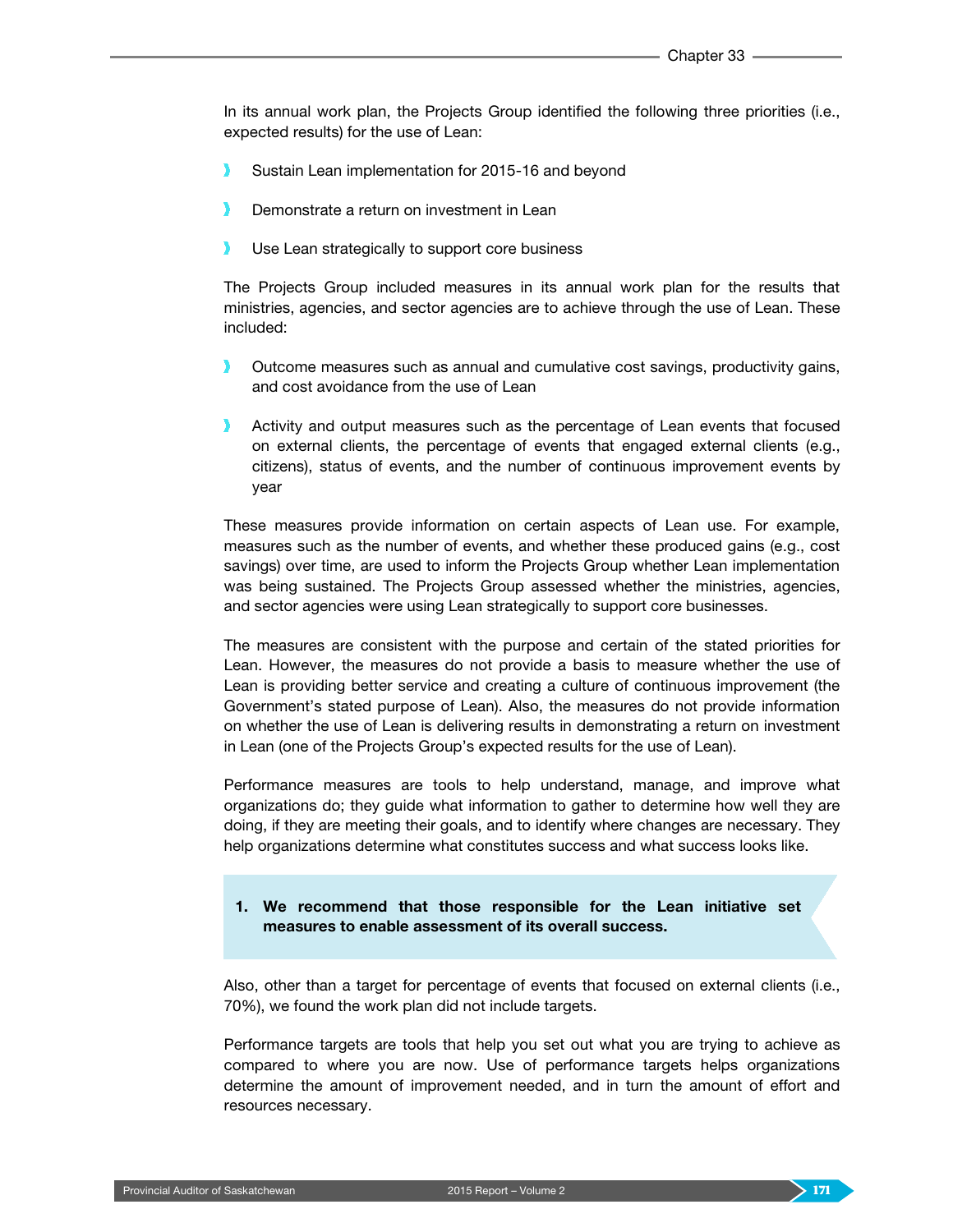#### 2. We recommend that those responsible for the Lean initiative set targets for key measures related to the use of Lean.

In our interviews with ministries, agencies, and sector agencies, a recurring message was that focusing on reporting of cost savings, productivity gains, and cost avoidance did not capture other improvements they felt they had achieved through the use of Lean (e.g., qualitative improvements in service, such as reduction of time to process applications).





As shown in Figure 10, the majority of Lean deployment champions and Lean leaders at ministries, agencies, and sector agencies, in their response to our survey, indicated that their agency knows what it is trying to achieve through the use of Lean. We note that 15% of Lean deployment champions and Lean leaders of ministries and agencies and 17% of post-secondary institutions and school divisions did not agree. This is consistent with our interviews that suggested that there was room for improvement in selection of measures to gauge success.

### 4.2.2 Action Plans Developed

*We expected that the Projects Group would develop action plans to coordinate the use of Lean and that these plans would support ministries, agencies, and sector agencies in using Lean, and mitigate risks resulting from its use.*

We found the Projects Group outlined planned actions for the use of Lean in its annual work plan. The annual work plan included actions where the Projects Group provides support to ministries, agencies, and sector agencies (e.g., procure consultant support for training, facilitate events). The annual work plan also included actions to mitigate risks identified in the annual risk assessment (e.g., amend communications strategy).

Source: Compiled from Provincial Auditor of Saskatchewan Survey Results (September 2015).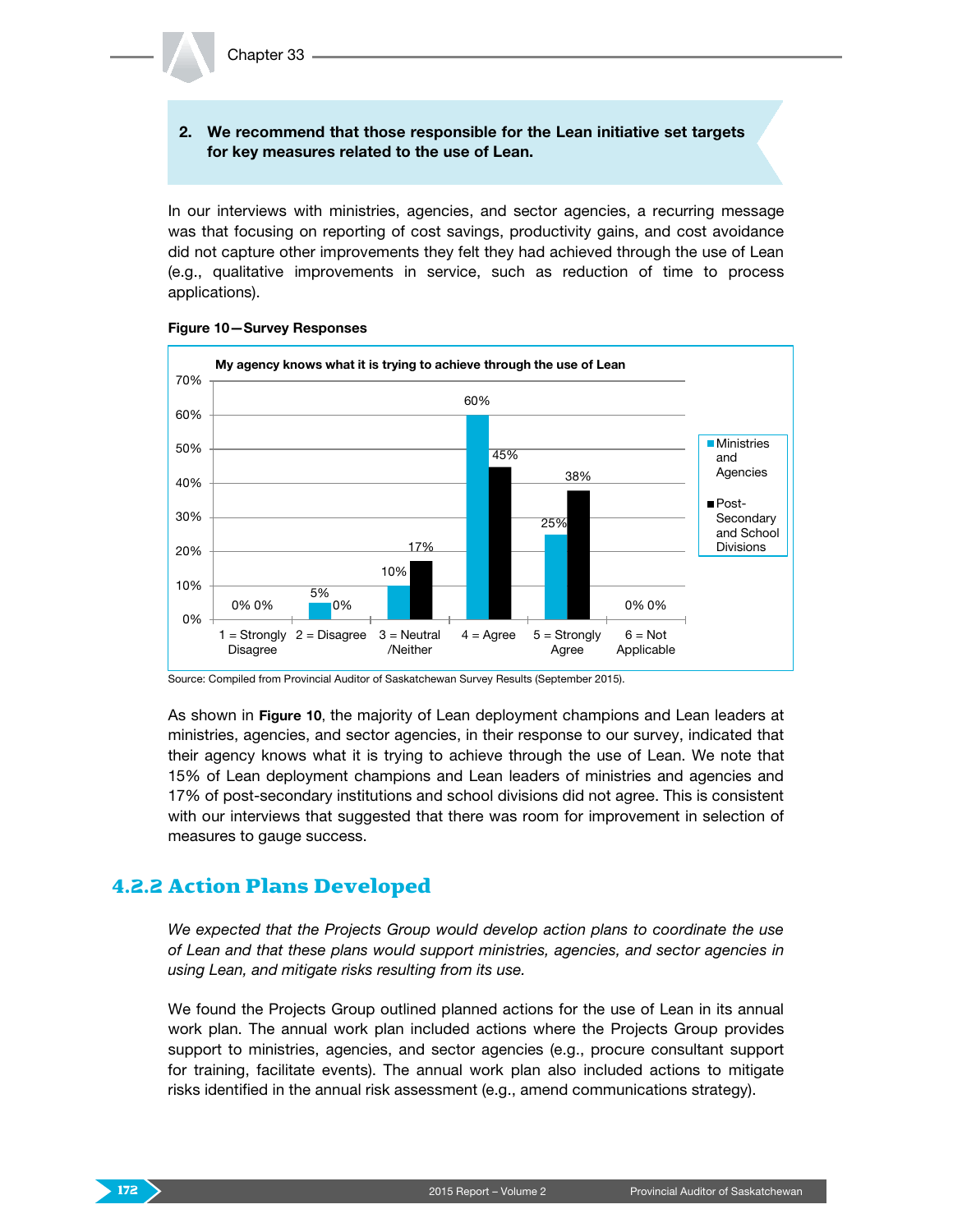Ministries and agencies first completed Lean plans for 2015-16. Separate ministry and agency Lean plans documented specific planned Lean events at each Ministry, agency and sector agency. We found that the majority of Ministry and agency Lean plans included planned actions, rationales for event selection, and timelines for completion. The plans included events that related to the ministry or agency core business, were external client focused, and showed consideration of planned participants in events (some included external clients). These considerations aligned with the Projects Group's annual work plan and with risks set out in the Projects Group's risk assessment.

However, we noted some inconsistencies in the quality of the Lean plans. For example, we found not all plans included details on events (e.g., timing, participants) or communications strategies. We observed the Projects Group worked with ministries and agencies to improve the consistency of the plans by providing feedback on specific areas for improvement in the plans.

### 4.2.3 Reporting Timely but Missing Some Key Aspects

*We expected the Projects Group would set timelines for the completion of key activities (such as annual Lean Plans, quarterly reporting, meetings) and set out what results it sought to achieve through these activities (e.g., sustain Lean implementation).*

*We expected that the Projects Group would set reporting requirements for Lean activities and events for ministries, agencies, and sector agencies. These requirements would clearly set out the nature, extent, and timing of reports required.*

In its annual work plan, the Projects Group set out actions to support the achievement of each priority, assigned these actions, and identified timelines for completion. For example, the annual work plan assigned the completion of Lean activities to:

- x The Projects Group (e.g., prepare risk assessment, continue to develop and support relationships with other jurisdictions)
- Deputy ministers (e.g., continue to monitor progress at wall walks)<sup>[19](#page-12-0)</sup>
- Lean deployment champions and Lean leaders at ministries, agencies, and sector agencies (e.g., update and complete implementation of continuous improvement plans)

Each ministry, agency, and sector agency chooses the business processes and Lean events on which it plans to focus in the year. They are to do this every year. We found that the Projects Group directed ministries and agencies to prepare and submit their separate Lean plans to the Projects Group. The ministries and agencies did this. The ministries of Education and Advanced Education included planned events for sector agencies (i.e., school divisions and post-secondary institutions).

We found the Projects Group used its annual work plan to set out reporting requirements for ministries, agencies, and sector agencies, as well as for itself. The Projects Group directed each ministry, agency, and sector agency to submit quarterly

<span id="page-12-0"></span><sup>&</sup>lt;sup>19</sup> The Projects Group displayed the annual work plan actions and results of activities on its office walls as a visual tool (these are also known as "visibility walls"). During quarterly meetings with the Lean leaders, Lean deployment champions and deputy ministers, the Projects Group used the visual displays to convey activities and progress.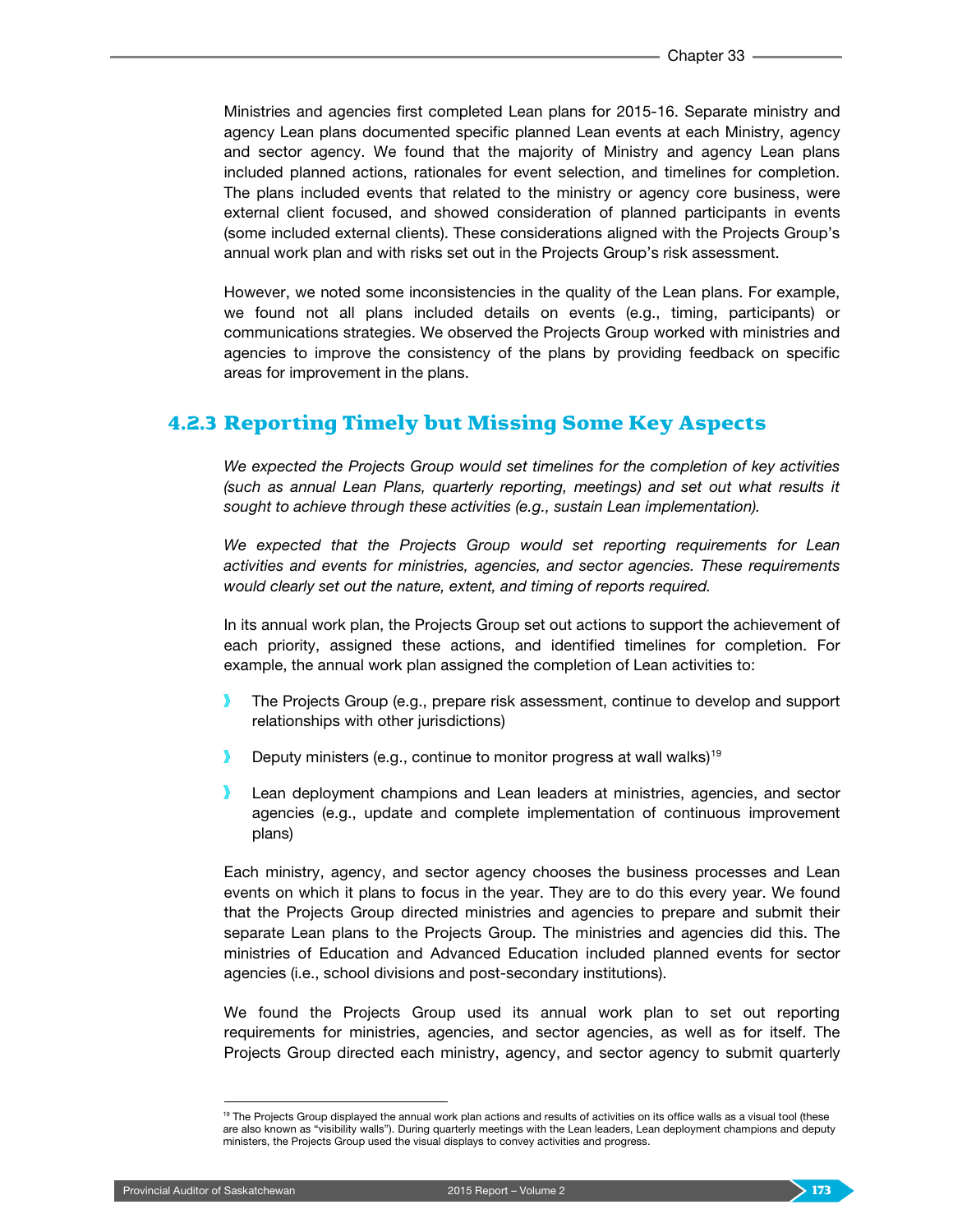

reports on the status of their planned events (e.g., in progress, implemented). The Projects Group developed a standardized format for this reporting.

We found that the quarterly report format specified inclusion of activity measures (e.g., percentage of annual Lean events that were external client focused), and outcome measures (i.e., cost savings, productivity gains, and cost avoidance). As noted earlier, certain of the information collected by the Projects Group informed it whether Lean implementation was being sustained, and whether ministries, agencies, and sector agencies were using Lean strategically to support their core business. However, we did not find that the required reporting gathered information on the costs of implementing and using Lean, to permit demonstration of return on investment in Lean.

The report format also specified limited qualitative reporting, although only from a positive perspective (i.e., reporting the "most significant improvement" from events). Starting in 2015-16, the Projects Group also required ministries, agencies, and sector agencies to develop stories that demonstrated the benefits and outcomes, from a citizen perspective, of specific Lean events. These stories provided the Projects Group with information about specific improvements in service delivery.

Information on specific improvements does not constitute information to permit evaluation whether Lean is succeeding overall, or to identify areas for concern and attention. Such information is needed to permit assessment and reporting on whether Lean is achieving its intended purpose.

3. We recommend that those responsible for the Lean initiative gather information to assess the overall success of the use of Lean.

### 4.2.4 Strategy Communicated to Stakeholders

We expected the Projects Group to communicate the strategy for use of Lean to *stakeholders. These stakeholders include ministries, agencies, sector agencies, staff, public, and other identified stakeholders.*

We found the Projects Group regularly updated its communication plan. The communication plan outlined communication objectives, key messages, participants, audiences, and actions. The plan described the Projects Group's planned use of its website, *ThinkLean* and included actions to update this website. Other actions in the plan included meeting with Lean deployment champions and Lean leaders, updating the Projects Group's web portal, $20$  and modifying quarterly reporting. We observed the Projects Group carried out these actions described in the plan and tracked the status of the actions in the plan.

The Projects Group used its website to communicate the strategy for the use of Lean to stakeholders within ministries, agencies, and sector agencies, and to the public. We found the Projects Group specified in planning instructions to ministries and agencies that they consider how they would communicate the use of Lean at their ministries,

<span id="page-13-0"></span> <sup>20</sup> The Projects Group uses a common web portal (i.e., point of access to resources that individuals can access using a web browser) to share information on training, standards, reporting, and Lean activities.

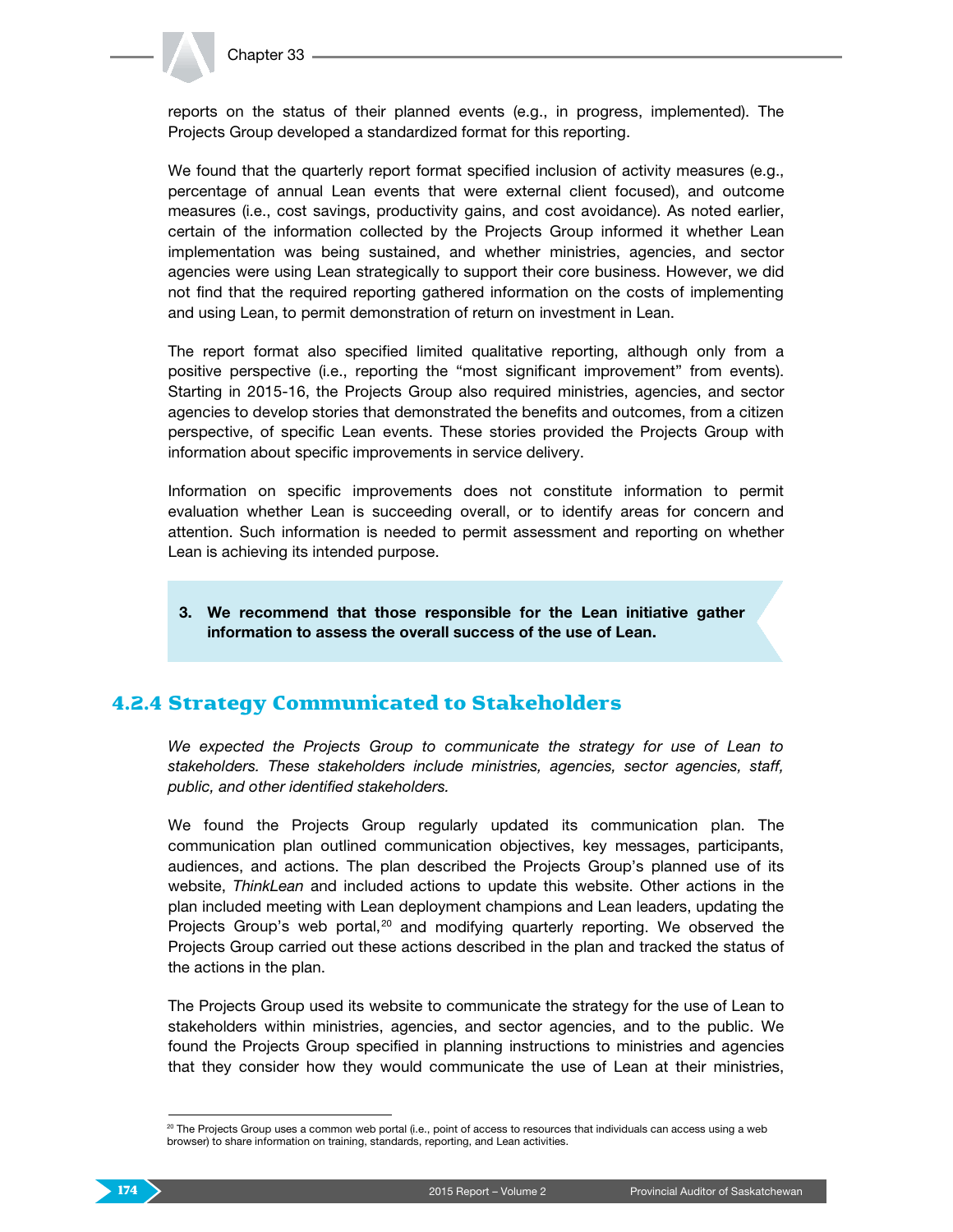agencies, and sector agencies, and include a brief description of this strategy in their separate Lean plans.

## 4.2.5 Risk Management Framework for Use of Lean Implemented

*We expected that the Projects Group would develop a rigorous approach for identifying and mitigating risks related to coordinating the use of Lean.*

In 2015, the Projects Group developed a risk management framework to help address issues that could occur in the deployment of Lean, such as lack of engagement in Lean or the need for additional tools. The Projects Group engaged the Lean deployment champions from ministries and agencies to review the Projects Group's risk assessment and participate in the identification and evaluation of risks. Through its consultation, the Projects Group finalized and communicated its risk management framework to ministries and agencies.

We found that the risk management framework identified risks by category, assessed the likelihood and impact of each identified risk, and evaluated the risks. We also found that the Projects Group developed action plans for all significant risks identified (e.g., for a strategy to engage employees in Lean). The action plans identified the required activities to mitigate each risk, as well as who was to perform these activities and by when.

For example, in its risk analysis, the Projects Group identified risks related to communications on Lean. It determined the need for a revitalized Lean communication approach. As a result, the Projects Group revised its web portal to improve communication between Lean leaders, Lean deployment champions, and the Projects Group.

We found the Projects Group incorporated risk mitigation actions into its annual work plan. We further found that the Projects Group monitored and reported quarterly on the work plan to the Citizen First Committee, Lean deployment champions, and Lean leaders.

## 4.3 Improved Supports to Ministries, Agencies, and Sector Agencies Required

### 4.3.1 Need to Deliver Training to Meet Needs

*We expected that the Projects Group would support the use of Lean activities across ministries, agencies, and sector agencies by providing tools and directions on Lean activities and providing training.*

We found the Projects Group arranged training for ministry, agency, and sector agency staff based on their roles and needs. The Projects Group coordinated training dates and locations and gave this information to ministries, agencies, and sector agencies. Ministries, agencies, and sector agencies determined who attended training.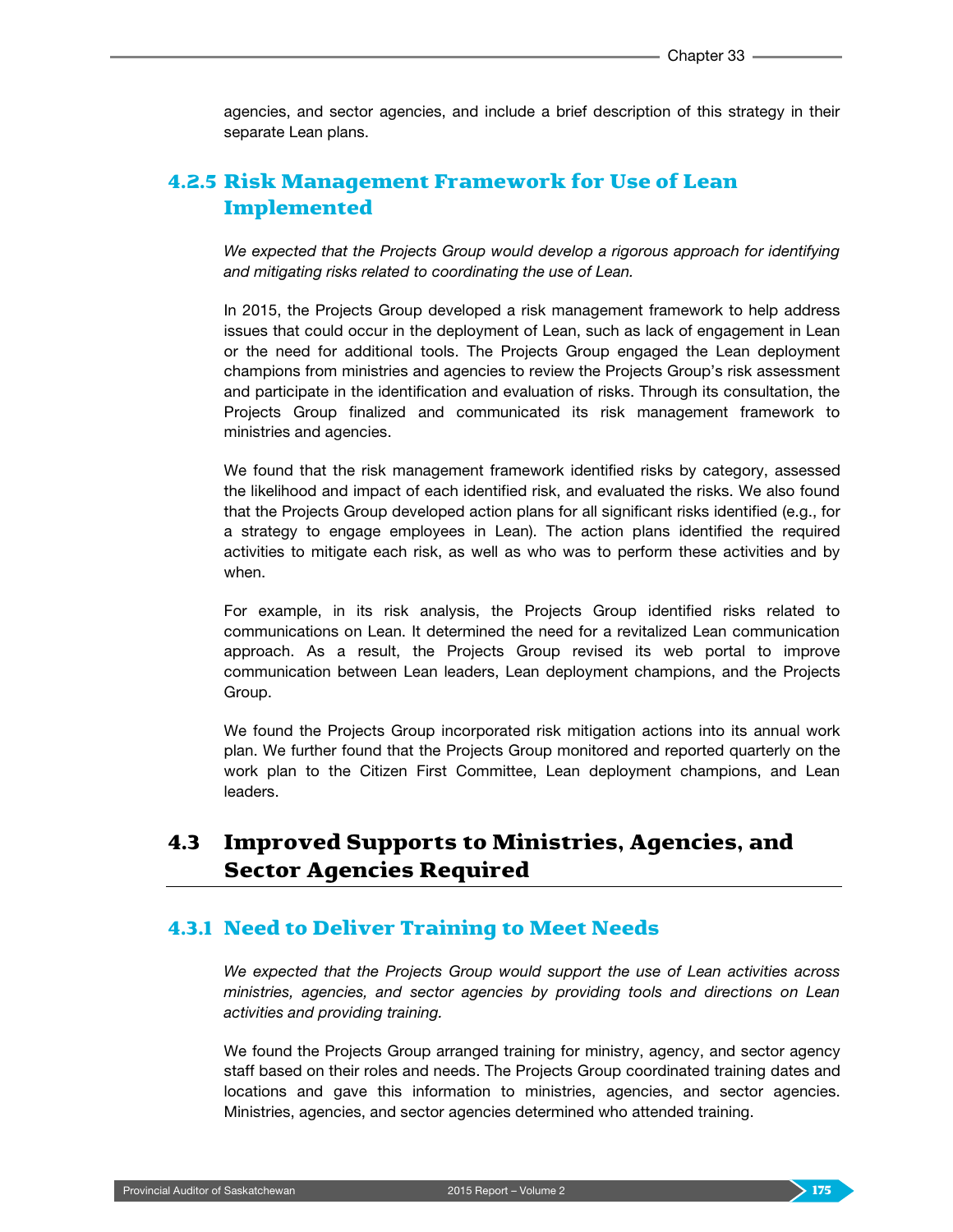

The Projects Group managed the work of an external consultant hired to provide certain training, including "Lean instructor training," "Lean management training," and "Lean leader training." The contract with this consultant ended in June 2015. The Projects Group also provided training directly (e.g., Lean orientation for staff and new deputy ministers, training for staff on how to complete visibility walls).

The Projects Group provided guidance on factors for ministries, agencies, and sector agencies to consider when deciding on their Lean events. For example, the Projects Group advised ministries, agencies, and sector agencies to consider if the event related to their core business, was external client focused, and whether involvement of external clients in the event was possible.

To assist ministries, agencies, and sector agencies in planning and reporting on Lean events, the Projects Group created templates with guidance for completing plans and reports. These templates supported consistent reporting. We found ministries, agencies, and sector agencies consistently used these templates when submitting plans and reports to the Projects Group.

The Projects Group hosted quarterly meetings for deployment champions and leaders to discuss the use of Lean in their agencies. The Projects Group used these meetings to discuss other Lean-related areas such as training, challenges encountered, and reporting requirements. Ministries and agencies told us that they found these meetings useful. Also, the Projects Group administered the common web portal to share information on training, standards, reporting, and Lean activities.

As shown in Figure 11, Lean deployment champions and Lean leaders at ministries, agencies, and sector agencies, in response to our survey, expressed mixed views on the adequacy of the training that the Projects Group arranged. In survey comments and in our interviews, certain ministries, agencies, and sector agencies indicated their desire for changes to training. For example, several expressed the need for more advanced Lean training or for additional training in specific areas (e.g., use of measurement tools).



#### Figure 11—Survey Responses

Source: Compiled from Provincial Auditor of Saskatchewan Survey Results (September 2015).

We observed that the Projects Group periodically assessed Lean training needs in ministries and agencies. In addition, the Ministry of Education assessed training needs in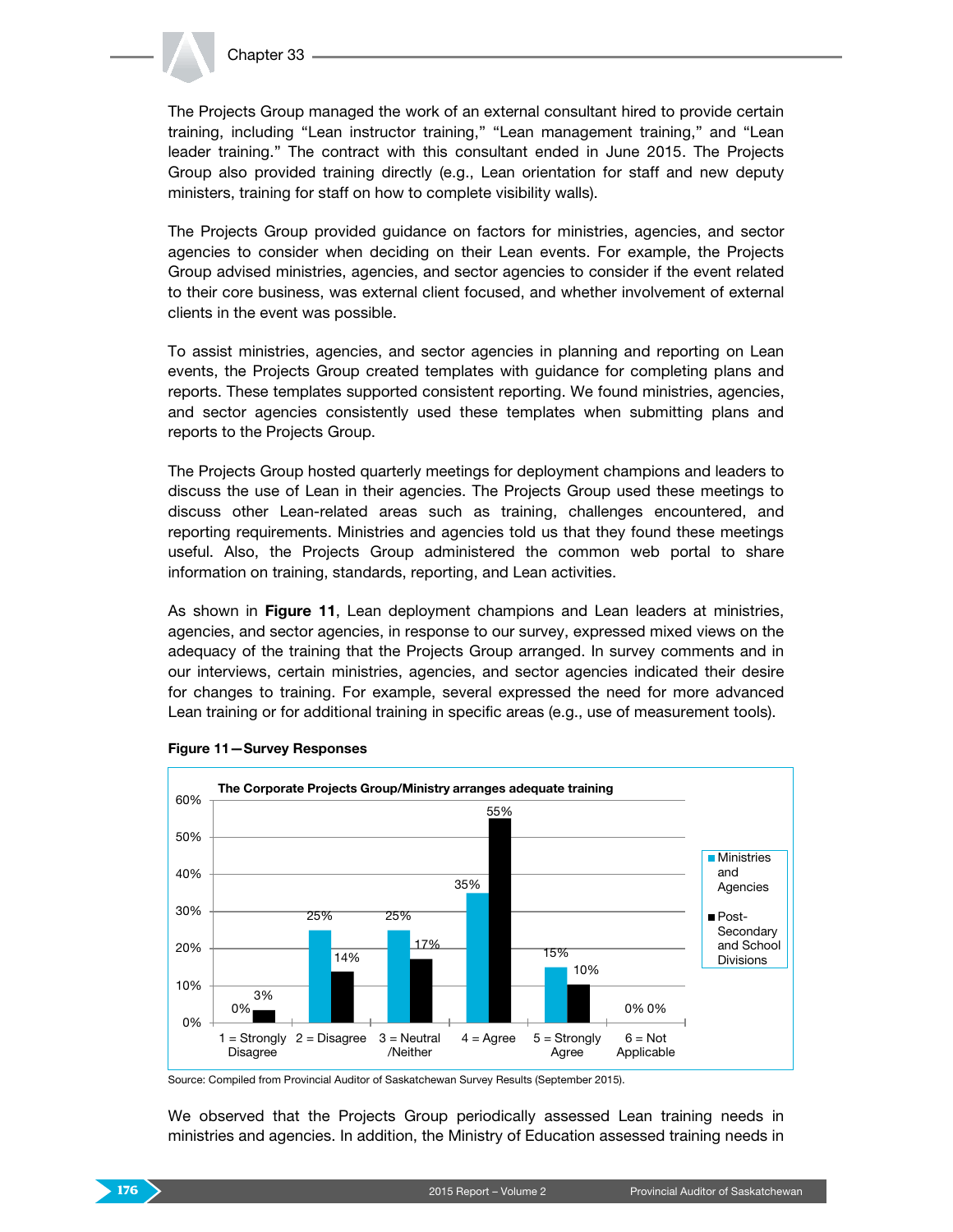school divisions. By August 2015, the Corporate Projects Group had not yet made changes to training based on the assessments. Ensuring that ministries, agencies, and sector agencies have access to the Lean training they require increases the likelihood that they will use Lean effectively.

4. We recommend that those responsible for the Lean initiative deliver Lean training to meet assessed needs.

## 4.3.2 Best Practices and Challenges Identified

*We expected that, as part of supporting Lean activities, the Projects Group would identify best practices and challenges encountered at ministries, agencies, and sector agencies and share these with Lean deployment champions and Lean leaders.*

We found the Projects Group implemented processes to track and communicate best practices and challenges that ministries, agencies, and sector agencies faced related to Lean. It did this by:

- Requiring each ministry and agency to complete an annual Lean plan (that also encompassed sector agencies)
- ъ. Engaging Lean deployment champions in the risk management process
- Arranging forums for sharing lessons learned (i.e., regular meetings with deputy ministers, champions, and leaders)
- Sharing lessons learned on the web portal
- $\mathbf{v}$ Reviewing participant evaluations of Lean training (e.g., training provided by the external consultant)

### 4.3.3 Need to Assess Feedback Provided

*We expected that the Projects Group would provide feedback to ministries, agencies, and sector agencies to assist them in aligning their activities with the overall purpose of Lean.*

The Projects Group provided timely written and verbal feedback to leaders and champions at ministries, agencies, and sector agencies during its reviews of their annual Lean plans and quarterly reports. We observed that much of the Projects Group's feedback to agencies, primarily provided through email, related to improving standardized reporting on Lean results. For example, the Projects Group requested certain ministries and agencies to provide information that was missing from their reports or to adjust reports to ensure consistency. We found the ministries and agencies provided revised reports when requested.

The Projects Group prepared written summaries of the results of the quarterly reports and presented the summaries to deputy ministers, champions, and leaders during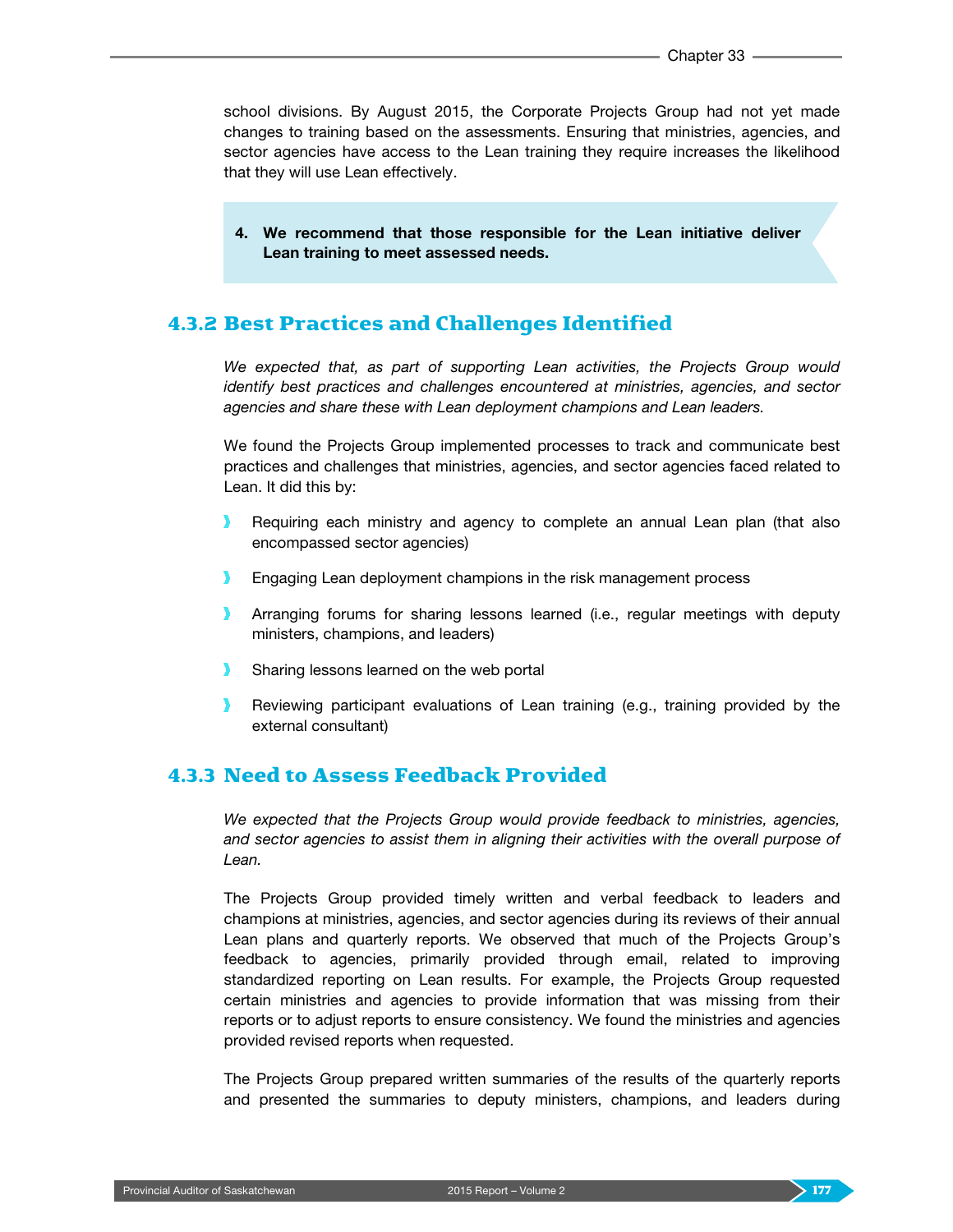

quarterly wall walks. This provided feedback to each ministry and agency on how it was performing as compared to other ministries and agencies.

As shown in Figure 12, a majority of Lean deployment champions and Lean leaders at ministries and agencies, in response to our survey, said they received timely feedback from the Projects Group. This was consistent with our interviews. A smaller majority of Lean deployment champions and Lean leaders at sector agencies, (i.e., post-secondary institutions and school divisions), said they received timely feedback from their related ministry; 38 per cent of them did not agree. This suggests that the lead ministries in the sectors (i.e., Advanced Education and Education) could improve their feedback to agencies within their sectors. Without timely, useful feedback, there is increased risk that Lean plans and events will not align with overall Lean priorities.

#### 5. We recommend that those responsible for the Lean initiative regularly assess the timeliness and quality of feedback provided on Lean plans and events.



#### Figure 12—Survey Responses

Source: Compiled from Provincial Auditor of Saskatchewan Survey Results (September 2015).

## 4.3.4 Setbacks Actively Managed

*We expected that the Projects Group would take steps to actively manage setbacks as they occurred.*

The Projects Group identified setbacks in implementation and use of Lean in ministries, agencies, and sector agencies (e.g., inconsistent quality in measurement and reporting, and fewer than desired external client-focused events). We found that the Projects Group actively managed these setbacks. For example, the Projects Group modified its quarterly reporting tools to capture specific measurement information. The Projects Group further provided guidance for the completion of these reports through its web portal. The Projects Group also encouraged ministries, agencies, and sector agencies to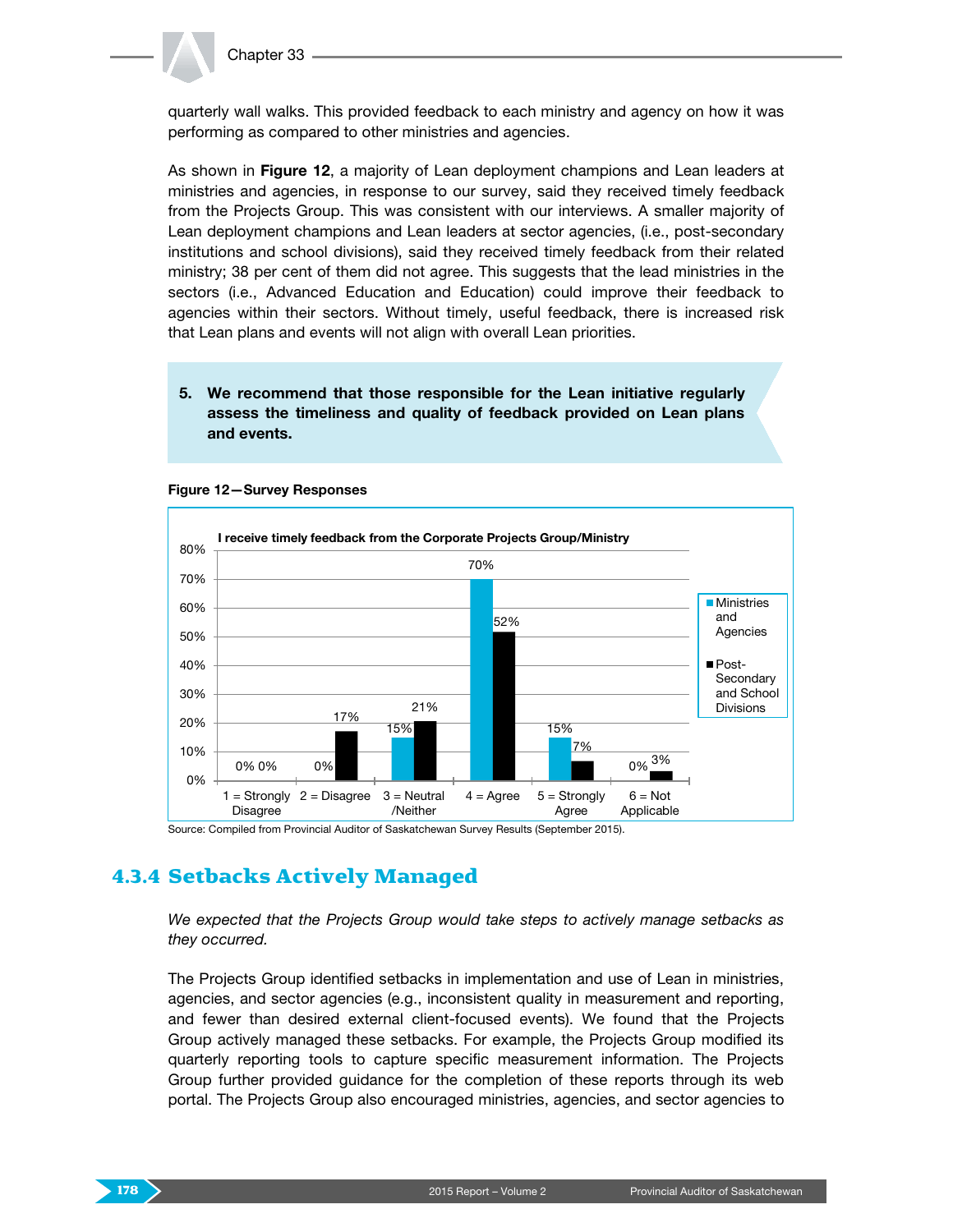complete and report on events that were external client-focused and that included client involvement.

As noted earlier, the Projects Group established forums for Lean leaders and champions to meet and share experiences. This provided an effective opportunity for ministries and agencies to learn from others' experiences with Lean. As well, implementing a risk management framework also assisted the Projects Group to proactively mitigate risks and better manage setbacks.

## 4.4 Improved Monitoring and Reporting Required

#### 4.4.1 Progress Monitored in Limited Areas

*We expected that the Projects Group would routinely monitor progress in achieving intended results and the overall purpose of Lean. It would do this, for example, by actively monitoring activities and results achieved through Lean events at ministries, agencies, and sector agencies, and monitoring outcomes achieved. We expected that the Projects Group would monitor the quality of data and information used for reporting of Lean events (e.g., by providing instructions, templates, and standards).*

As noted earlier, ministries, agencies, and sector agencies tracked events and certain results on an annual and cumulative basis. The Projects Group obtained this information through the quarterly reporting process. The Projects Group summarized the quarterly reporting, and used the results to report and discuss certain results (i.e., during wall walks with ministries and agencies). Also as noted earlier, the Projects Group provided guidance and templates to ministries, agencies, and sector agencies to promote data quality (Section 4.3.1).

We found the Projects Group tracked the planned actions set out in its annual work plan and provided this information to the Citizen First Committee. We observed the Citizen First Committee reviewed this information at its meetings. Leaders and champions also reviewed this information at committee meetings.

However, as discussed in **Section 4.2.3**, the information gathered did not position the Projects Group to determine or report whether the use of Lean was achieving its stated purpose (see Recommendation 3). As shown in Figure 13, nearly all Lean deployment champions and Lean leaders, in their response to our survey, felt they knew when they were successful in making improvements. We note that staff acknowledged the value of having a common way across government of assessing and making program improvements.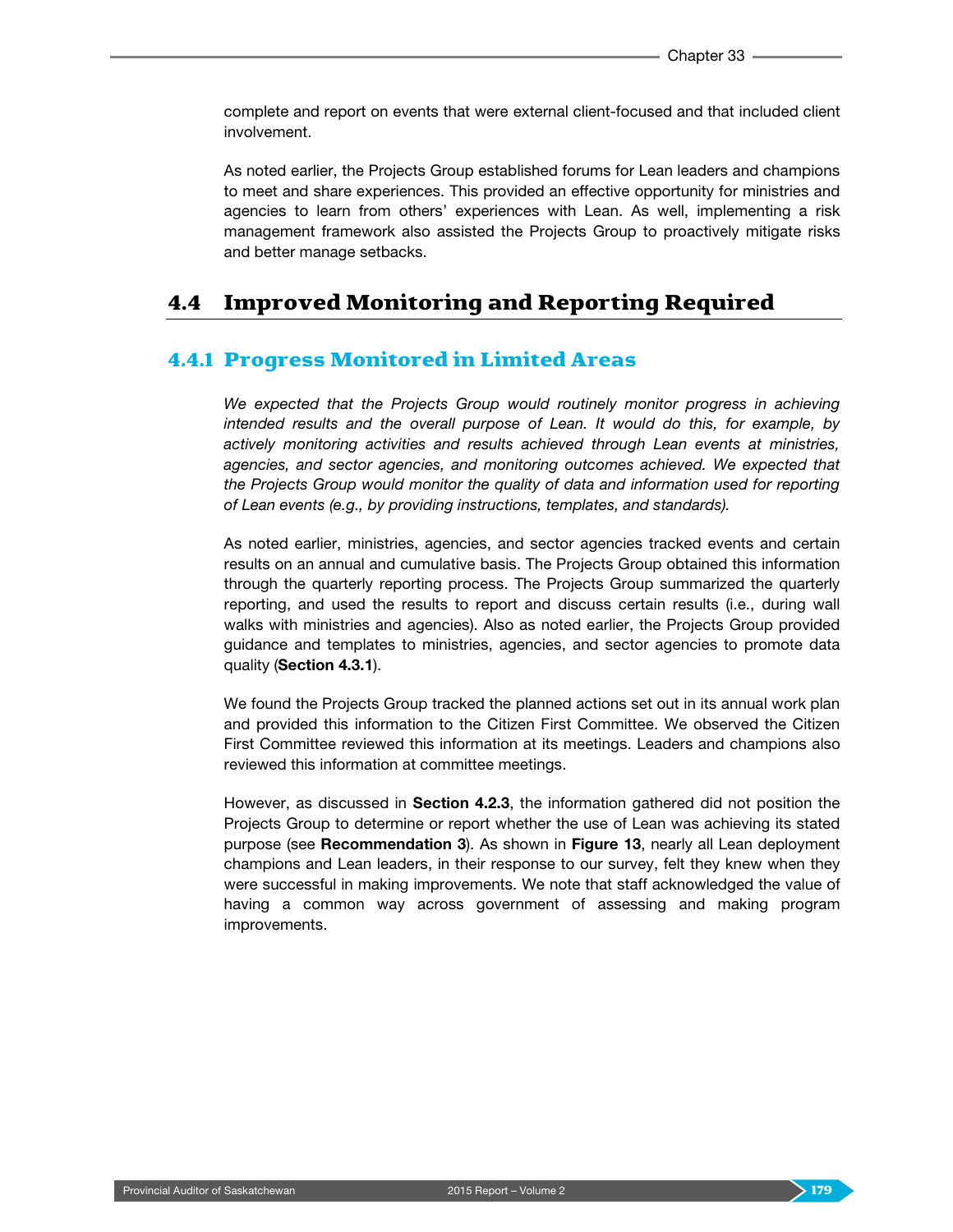





Source: Compiled from Provincial Auditor of Saskatchewan Survey Results (September 2015).

## 4.4.2 Improved Reporting Needed on Results Achieved

*We expected the Projects Group would regularly report on progress achieved through use of Lean (e.g., in terms of creating a culture of continuous improvement and in improving the delivery of public services). We expected it would make these reports available to its stakeholders, and to the public.*

We found that the Projects Group prepared summaries of quarterly reports that described annual and cumulative cost savings, cost avoidance, and productivity gains (i.e., for ministries, agencies, post-secondary institutions, and school divisions). We found the Projects Group provided these summaries to ministries and agencies (although not to sector agencies).

The Projects Group also used quarterly wall walks for reporting. It carried out this reporting for ministry and agency Lean deployment champions, leaders, the Citizen First Committee, deputy ministers, and the Minister Responsible for Lean. It also reported on the progress of planned activities on a quarterly basis to Lean leaders, champions, and the Citizen First Committee.

The Projects Group published limited information on whether the use of Lean was achieving its stated purpose in ministries, agencies, and sector agencies. While the *ThinkLean* website provides the public with information on what Lean is and "success stories," it does not provide a complete picture on results achieved through its use.

The Projects Group did not effectively report on whether the use of Lean was achieving the Government's stated purpose: improving service delivery and achieving a culture of improvement. The Projects Group did not track the cost of using Lean in ministries, agencies, and sector agencies to assist in assessing the benefits gained. Without reporting on results achieved through the use of Lean, the public will not be aware of progress and challenges in the use of Lean as a continuous improvement process, and will not be able to assess the benefits achieved for the investment made.

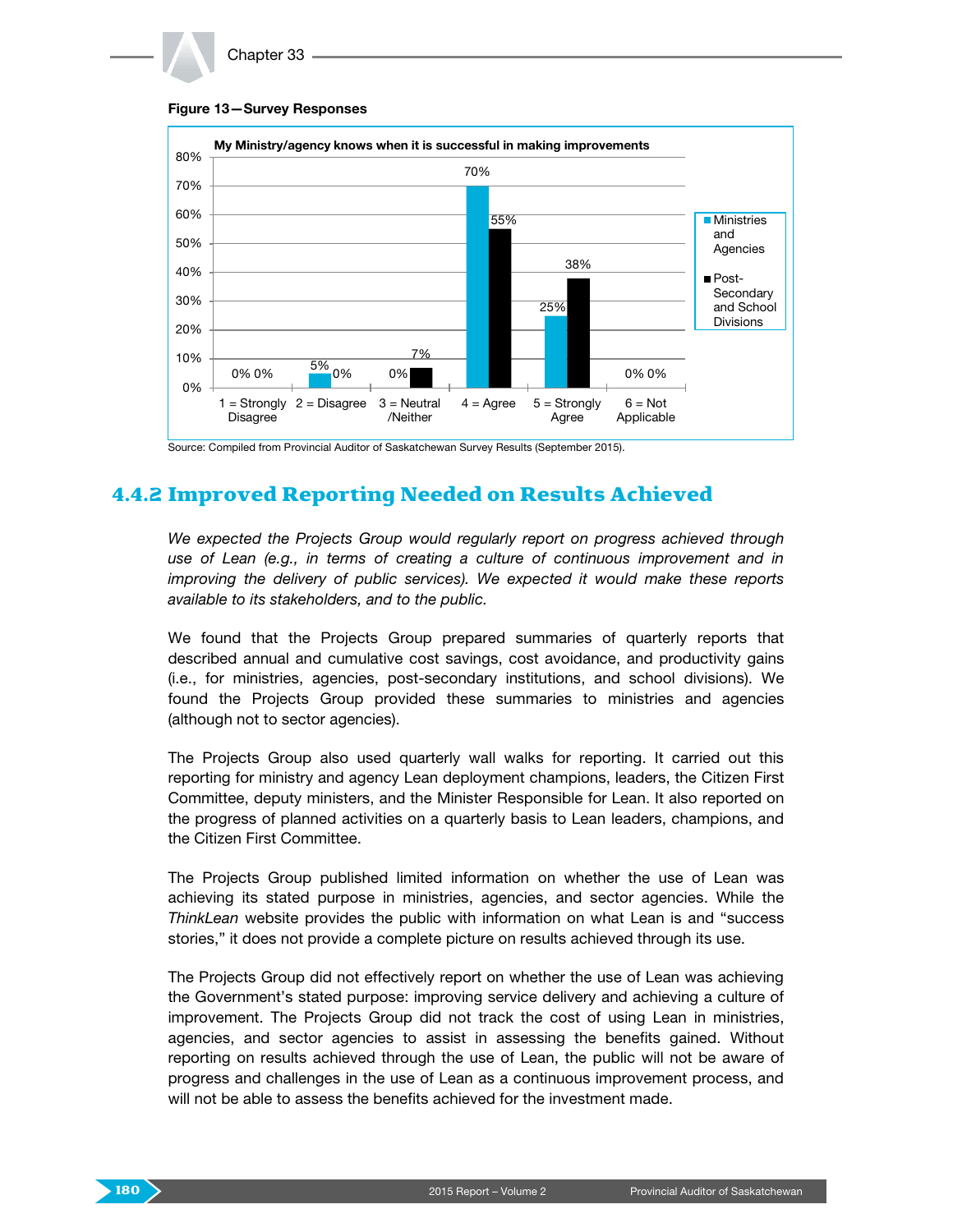6. We recommend that those responsible for the Lean Initiative periodically report to ministries and agencies using Lean, as well as to the public, on the costs of Lean, and on the achievement of the Government's overall goals for its use.

### **5.0 EXHIBITS**

## 5.1 Survey Response Rate and Analysis Methodology

We surveyed Lean deployment champions and Lean leaders at 52 government ministries, agencies, and sector agencies involved in the Lean initiative. For a series of statements aligned with the audit criteria set out in Figure 4, we asked them to assess their level of agreement using the following rating scale:

- 1. Strongly disagree
- 2. Disagree
- 3. Neutral
- 4. Agree
- 5. Strongly agree
- 6. Not applicable

The following table summarizes the survey response rate.

|                                                                       | <b>Number of</b><br><b>Surveys</b><br><b>Distributed</b> | <b>Number of</b><br><b>Surveys</b><br><b>Completed</b> | <b>Response</b><br>Rate | Percentage -<br><b>Respondent</b><br><b>Equivalency</b> |
|-----------------------------------------------------------------------|----------------------------------------------------------|--------------------------------------------------------|-------------------------|---------------------------------------------------------|
| Ministries and Agencies                                               | 20                                                       | 20                                                     | 100%                    | 5 % represents one<br>respondent                        |
| Post-Secondary Institutions and<br>School Divisions (sector agencies) | 32                                                       | 29                                                     | 91%                     | 3.5 % represents one<br>respondent                      |
| Total                                                                 | 52                                                       | 49                                                     | 94%                     |                                                         |

Source: Compiled from Provincial Auditor of Saskatchewan Survey Results (September 2015).

In analyzing the survey responses, we were alert that we had surveyed only Lean deployment champions and Lean leaders. Given their role and involvement in Lean, we expected they would agree with statements they found applicable. For statements they did not strongly agree or agree with (i.e., rating either 1, 2, or 3), we attempted, in our analysis, to determine the reasons for respondents not expressing agreement.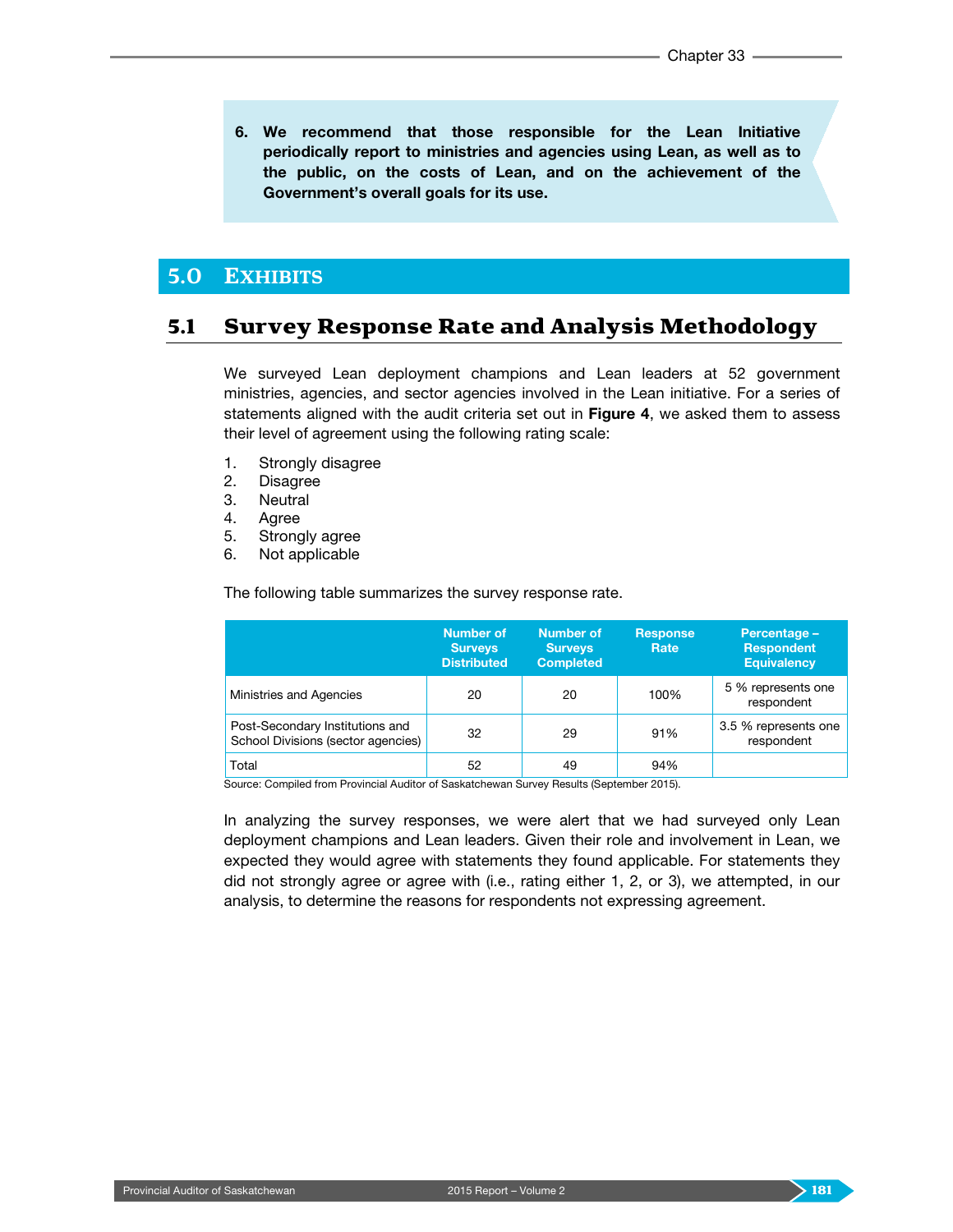# 5.2 Ministries, Agencies, and Sector Agencies Using Lean Included in the Scope of our Audit

| <b>Ministries</b>                                                     |                                                                |  |  |
|-----------------------------------------------------------------------|----------------------------------------------------------------|--|--|
| <b>Advanced Education</b>                                             | Government Relations                                           |  |  |
| Agriculture                                                           | Highways and Infrastructure                                    |  |  |
| <b>Central Services</b>                                               | Justice <sup>21</sup>                                          |  |  |
| Economy                                                               | Labour Relations and Workplace Safety                          |  |  |
| Education                                                             | Parks, Culture and Sport                                       |  |  |
| Environment                                                           | <b>Public Service Commission</b>                               |  |  |
| <b>Executive Council</b>                                              | Social Services                                                |  |  |
| Finance                                                               |                                                                |  |  |
| <b>Agencies</b>                                                       |                                                                |  |  |
| Saskatchewan Liquor and Gaming Authority                              | SaskBuilds                                                     |  |  |
| Saskatchewan Crop Insurance Corporation                               | <b>Water Security Agency</b>                                   |  |  |
| <b>Post-Secondary Institutions (sector agencies)</b>                  |                                                                |  |  |
| <b>Cumberland College</b>                                             | North West College                                             |  |  |
| Northlands College                                                    | Saskatchewan Polytechnic                                       |  |  |
| <b>School Divisions (sector agencies)</b>                             |                                                                |  |  |
| Chinook School Division No. 211                                       | North East School Division No. 200                             |  |  |
| Christ the Teacher Roman Catholic Separate School<br>Division No. 212 | Northern Lights School Division No. 113                        |  |  |
| Conseil des écoles fransaskoises No. 310                              | Northwest School Division No. 203                              |  |  |
| Creighton School Division No. 111                                     | Prairie South School Division No. 210                          |  |  |
| Englefeld Protestant Separate School Division No.<br>132              | Prairie Spirit School Division No. 206                         |  |  |
| Good Spirit School Division No. 204                                   | Prairie Valley School Division No. 208                         |  |  |
| Holy Family Roman Catholic Separate School<br>Division No. 140        | Prince Albert Roman Catholic Separate School<br>Division No. 6 |  |  |
| Holy Trinity Roman Catholic Separate School<br>Division No. 22        | Regina Roman Catholic Separate School Division<br>No. 81       |  |  |
| Horizon School Division No. 205                                       | Regina School Division No. 4                                   |  |  |
| Ile-a-la Crosse School Division No. 112                               | Saskatchewan Rivers School Division No. 119                    |  |  |
| Light of Christ Roman Catholic Separate School<br>Division No. 16     | Saskatoon School Division No. 13                               |  |  |
| Living Sky School Division No. 202                                    | South East Cornerstone School Division No. 209                 |  |  |
| Lloydminster Roman Catholic Separate School<br>Division No. 89        | St. Paul's Roman Catholic Separate School Division<br>No. 20   |  |  |
| Lloydminster Public School Division No. 99                            | Sun West School Division No. 207                               |  |  |
| Course: Draigate Croup reserve                                        |                                                                |  |  |

Source: Projects Group records.

<span id="page-21-0"></span><sup>&</sup>lt;sup>21</sup> The Ministry of Justice prepares a separate Lean plan for Corrections and Policing, and has assigned Lean deployment champions and Lean leaders specifically for this area. Therefore, we surveyed Corrections and Policing's Lean deployment champions and Lean leaders in addition to those for the Ministry of Justice.